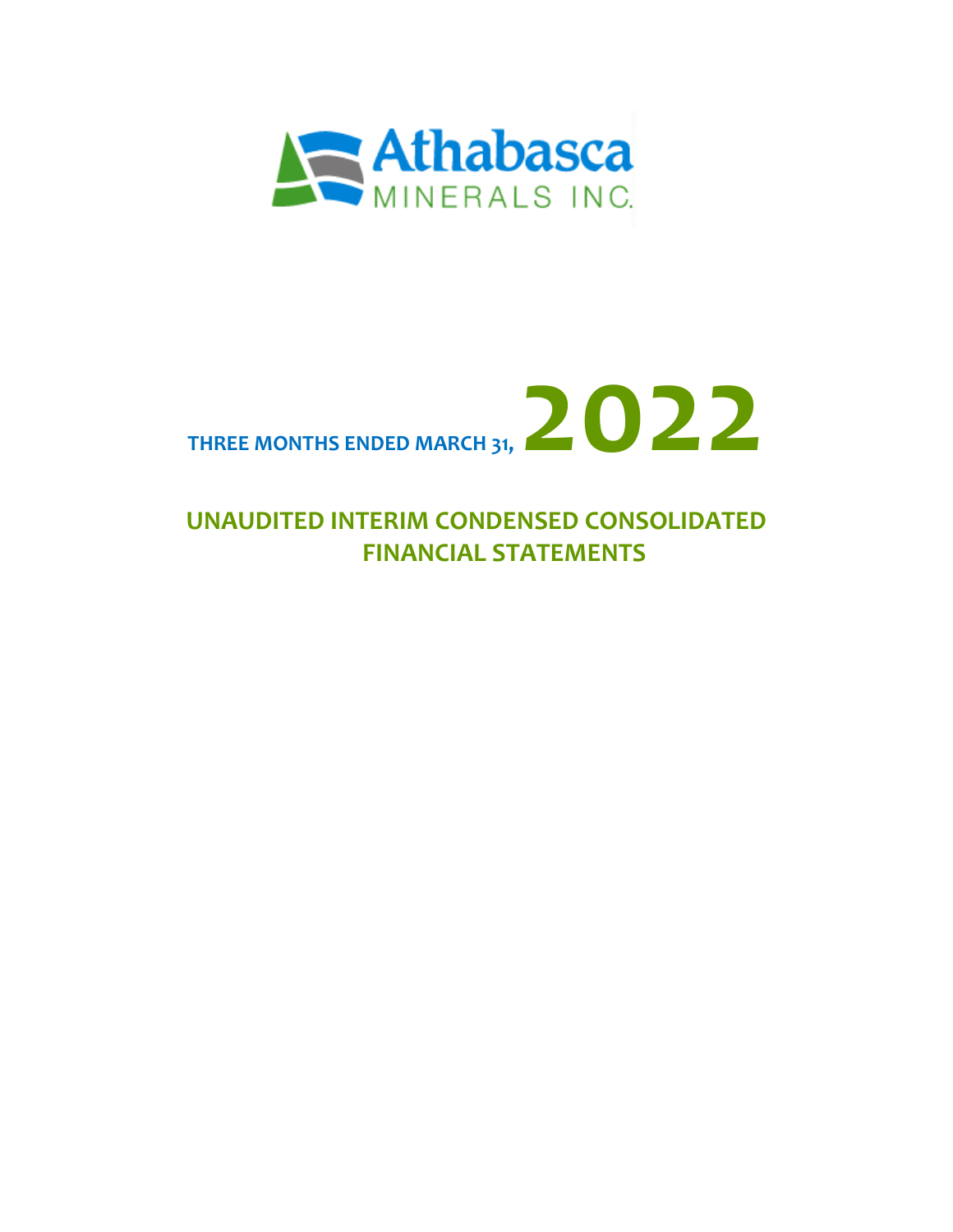

# **Table of Contents Page**

| <b>Interim Condensed Consolidated Statements of Financial Position</b>                               |        |
|------------------------------------------------------------------------------------------------------|--------|
| <b>Interim Condensed Consolidated Statements of Income (Loss)</b><br>and Comprehensive Income (Loss) |        |
| Interim Condensed Consolidated Statement of Changes in Shareholders' Equity                          | 5.     |
| <b>Interim Condensed Consolidated Statements of Cash Flows</b>                                       | 6      |
| Notes to the Interim Condensed Consolidated Financial Statements                                     | 7 - 26 |

#### **NOTICE OF NO AUDITOR REVIEW OF INTERIM CONDENSED CONSOLIDATED FINANCIAL STATEMENTS**

**The accompanying unaudited condensed interim consolidated financial statements of Athabasca Minerals Inc. (the "Corporation" or "AMI" or "Athabasca") have been prepared by and are the responsibility of the Corporation's management.** 

**The Corporation's independent auditor has not performed a review of these financial statements in accordance with standards established by CPA Canada for a review of interim financial statements.**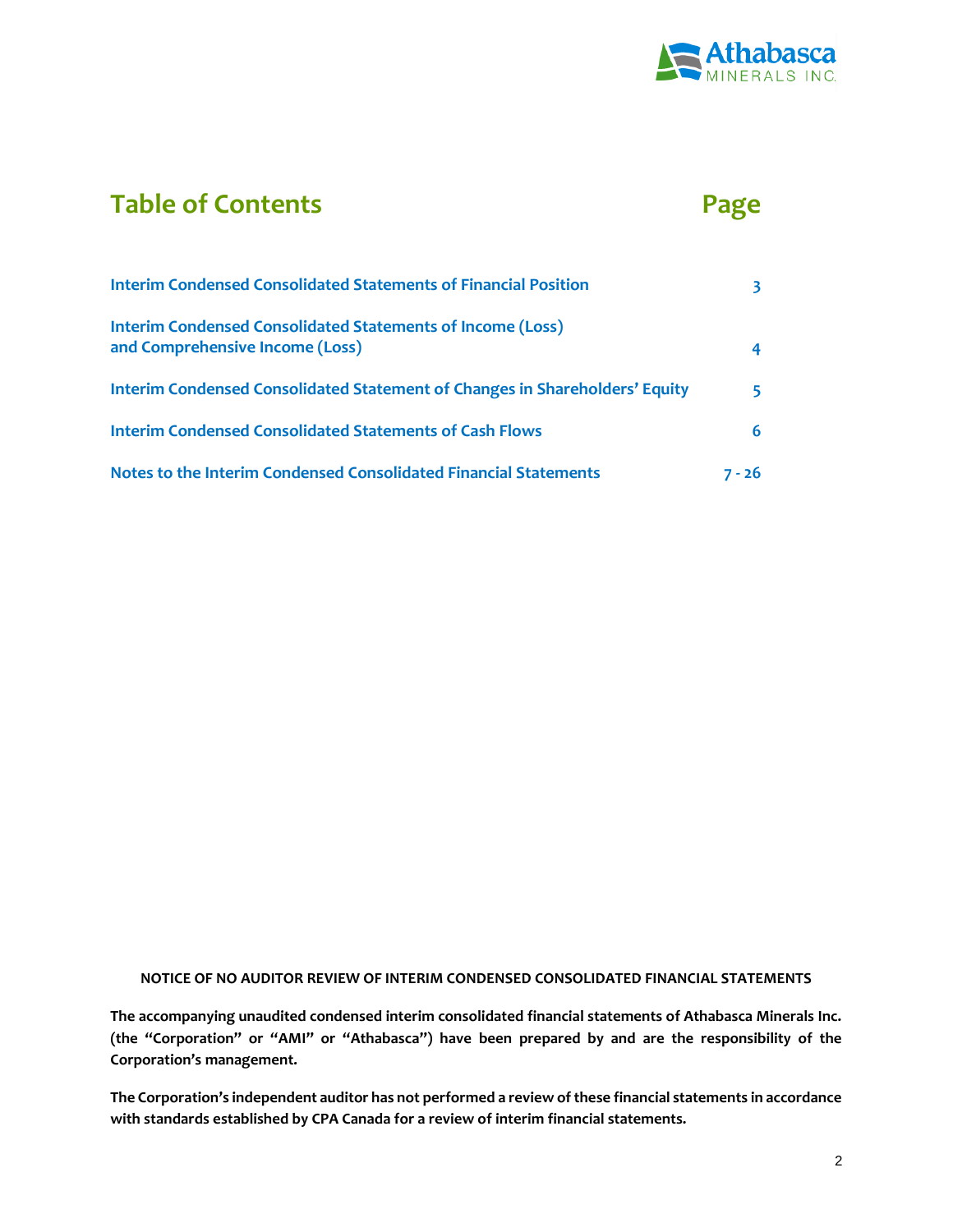

## **Interim Condensed Consolidated Statements of Financial Position (Unaudited)**

|                                                             |                          |                  | As at             |
|-------------------------------------------------------------|--------------------------|------------------|-------------------|
|                                                             | <b>Notes</b>             | March 31, 2022   | December 31, 2021 |
| <b>ASSETS</b>                                               |                          |                  |                   |
| Current                                                     |                          |                  |                   |
| Cash                                                        |                          | \$<br>528,522    | ∥ \$<br>2,517,433 |
| Trade and other receivables                                 | 5, 18                    | 5,665,735        | 1,291,644         |
| Income taxes recoverable - Canada                           |                          | 56,873           | 74,337            |
| Inventory                                                   | 4, 6                     | 3,225,607        | 846,599           |
| Prepaid expenses and deposits                               |                          | 148,674          | 52,991            |
| <b>Current Assets</b>                                       |                          | 9,625,411        | 4,783,004         |
|                                                             |                          |                  |                   |
| Long-term deposits                                          | $\overline{\phantom{a}}$ | 769,078          | 769,078           |
| Restricted cash                                             | 8                        | 120,000          | 120,000           |
| Contract costs                                              | 9                        | 2,412,381        | 2,420,470         |
| Property, plant and equipment                               | 4,10                     | 40,120,765       | 593,911           |
| Right-of-use assets                                         |                          | 70,110           | 87,440            |
| Intangible assets                                           |                          | 32,729           | 36,201            |
| Resource properties                                         | 11                       | 12,087,398       | 12,126,762        |
| <b>Total Assets</b>                                         |                          | \$<br>65,237,872 | 20,936,866<br>\$  |
|                                                             |                          |                  |                   |
| LIABILITIES AND SHAREHOLDERS' EQUITY                        |                          |                  |                   |
| Current                                                     |                          |                  |                   |
| Accounts payable and accrued liabilities                    | 19                       | \$<br>7,172,351  | \$<br>1,765,131   |
| Income taxes payable - foreign                              |                          | 64,408           | 64,408            |
| Current portion of bank loans                               | 12                       | 617,429          | 755,051           |
| Current portion of lease obligations                        | 13                       | 64,674           | 73,618            |
| Current portion of environmental rehabilitation obligations | 14                       | 133,295          | 133,295           |
| <b>Current Liabilities</b>                                  |                          | 8,052,157        | 2,791,503         |
|                                                             |                          |                  |                   |
| <b>Bank loans</b>                                           | 12                       | 300,000          | 300,000           |
| Bonds - railcar sublease                                    | 4, 11                    | 3,124,000        |                   |
| Lease obligations                                           | 13                       | 4,128            | 4,899             |
| Deposit liabilities                                         |                          | 40,326           | 26,770            |
| Deferred tax liability                                      | 4                        | 9,449,266        |                   |
| Environmental rehabilitation obligations                    | 14                       | 6,726,500        | 2,662,417         |
| <b>Total Liabilities</b>                                    |                          | 27,696,377       | 5,785,589         |
| Shareholders' Equity                                        |                          |                  |                   |
| Share capital                                               | 15                       | 23,035,460       | 22,971,793        |
| Contributed surplus                                         |                          | 5,364,699        | 5,324,170         |
| Retained earnings (deficit)                                 |                          | 9,435,162        | (13, 144, 686)    |
| Accumulated other comprehensive loss                        |                          | (293, 826)       |                   |
| Total Shareholders' Equity                                  |                          | 37,541,495       | 15, 151, 277      |
| <b>Total Liabilities and Shareholders' Equity</b>           |                          | \$<br>65,237,872 | \$<br>20,936,866  |

The accompanying notes are an integral part of these consolidated financial statements

**Approved by the Board of Directors**

" Don Paulencu "

Director Director

"Terrance Kutryk"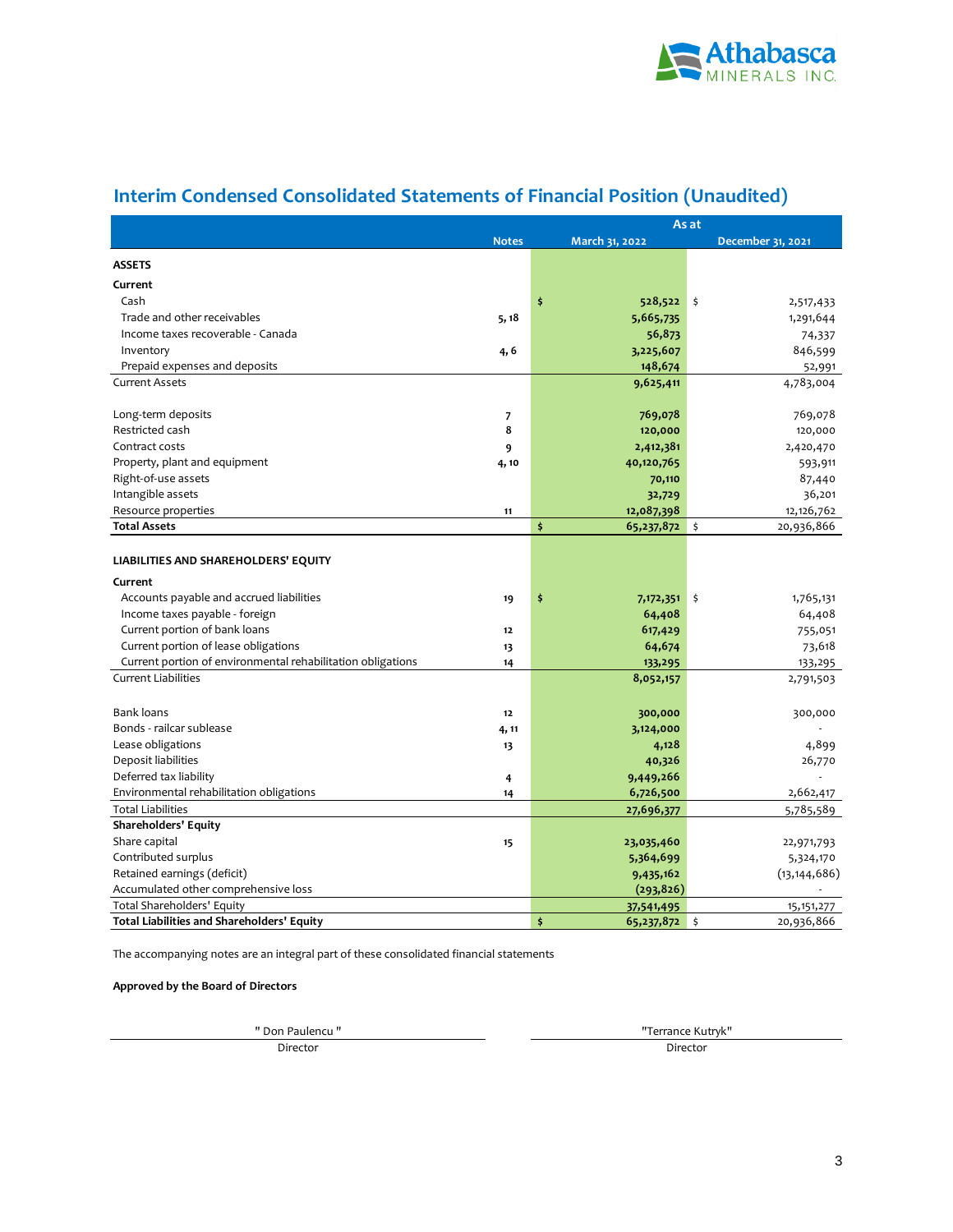

### **Interim Condensed Consolidated Statements of Income (Loss) and Comprehensive Income (Loss) (Unaudited)**

|                                                                      |              | Three months ended March 31, 2022 |                         |  |  |  |  |
|----------------------------------------------------------------------|--------------|-----------------------------------|-------------------------|--|--|--|--|
|                                                                      | <b>Notes</b> | 2022                              | 2021                    |  |  |  |  |
|                                                                      |              |                                   |                         |  |  |  |  |
|                                                                      |              |                                   |                         |  |  |  |  |
| Product sales revenue                                                | 21           | 5,905,760                         | 200                     |  |  |  |  |
| Services revenue                                                     | 21           | \$<br>1,138,847                   | \$<br>1,225,052         |  |  |  |  |
| Gross revenue, including royalties                                   |              | 7,044,607                         | 1,225,252               |  |  |  |  |
| Less: provincial royalties                                           |              | (60, 161)                         | (128, 595)              |  |  |  |  |
| Revenue, net of royalties                                            |              | 6,984,446                         | 1,096,657               |  |  |  |  |
|                                                                      |              |                                   |                         |  |  |  |  |
| Operating costs<br>Depreciation, depletion, and amortization expense |              | (5,746,817)<br>(55,004)           | (805, 294)<br>(90, 684) |  |  |  |  |
| Cost of sales                                                        |              | (5, 801, 821)                     | (895, 978)              |  |  |  |  |
|                                                                      |              |                                   |                         |  |  |  |  |
| Gross profit                                                         |              | 1,182,625                         | 200,679                 |  |  |  |  |
|                                                                      |              |                                   |                         |  |  |  |  |
| General and administrative expenses                                  |              | (864, 653)                        | (842, 175)              |  |  |  |  |
| Share-based compensation                                             | 15           | (65, 515)                         | (67, 522)               |  |  |  |  |
| Other operating income (expenses)                                    | 20           | (23, 733)                         | 19,472                  |  |  |  |  |
| <b>Operating income (loss)</b>                                       |              | 228,724                           | (689, 546)              |  |  |  |  |
| Finance costs                                                        | 20           | (9,546)                           | (20, 241)               |  |  |  |  |
| Gain on acquisition of Wisconsin assets                              | 4            | 22,344,146                        |                         |  |  |  |  |
| Other non-operating income                                           | 20           | 15,857                            | 101,694                 |  |  |  |  |
| Interest income                                                      |              | 667                               | 6,287                   |  |  |  |  |
|                                                                      |              |                                   |                         |  |  |  |  |
| Income (loss) before income taxes                                    |              | 22,579,848                        | (601, 806)              |  |  |  |  |
| Deferred tax expense                                                 |              |                                   | (106)                   |  |  |  |  |
| Net income (loss)                                                    |              | 22,579,848                        | (601, 912)              |  |  |  |  |
| Other comprehensive loss                                             | 20           | (293, 826)                        |                         |  |  |  |  |
| Total comprehensive income (loss)                                    |              | 22,286,022<br>\$                  | \$<br>(601, 912)        |  |  |  |  |
|                                                                      |              |                                   |                         |  |  |  |  |
| Comprehensive income (loss) per common share - basic                 | 15           | 0.289<br>\$                       | (0.009)<br>\$           |  |  |  |  |
| Comprehensive income (loss) per common share - diluted               | 15           | \$<br>0.284                       | (0.009)<br>\$           |  |  |  |  |
| Weighted average number of shares outstanding                        | 15           | 77,122,210                        | 63,372,377              |  |  |  |  |

The accompanying notes are an integral part of these consolidated financial statements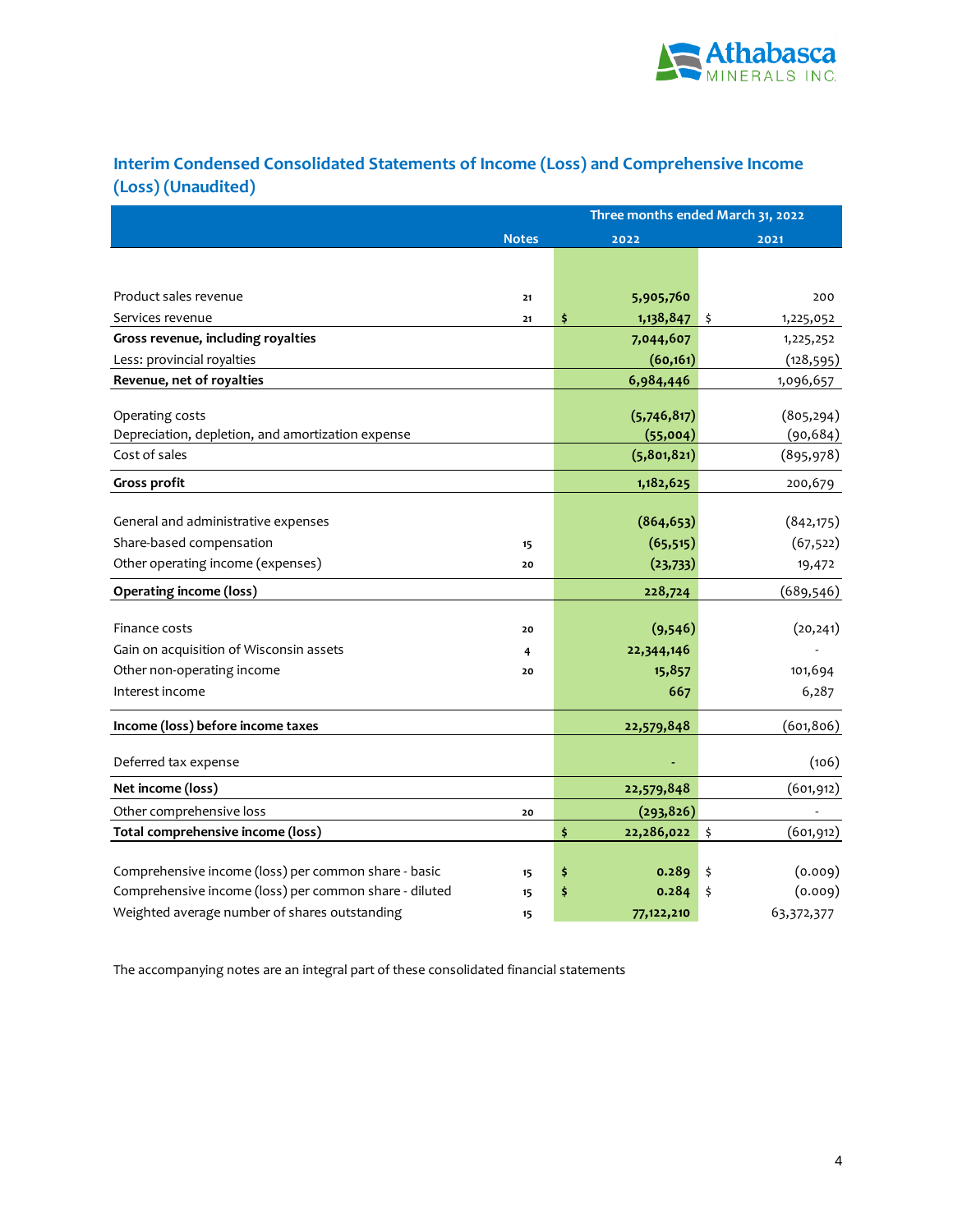

### **Interim Condensed Consolidated Statements of Changes in Shareholders' Equity (Unaudited)**

|                                                      |              |                         |    |                      |     |                            |    |                     |    | <b>Total Shareholders'</b> |
|------------------------------------------------------|--------------|-------------------------|----|----------------------|-----|----------------------------|----|---------------------|----|----------------------------|
|                                                      | <b>Notes</b> | <b>Number of Shares</b> |    | <b>Share Capital</b> |     | <b>Contributed Surplus</b> |    | <b>Deficit</b>      |    | Equity                     |
| Balance as at December 31, 2020                      |              | 59,110,153              |    | 18,955,877           | s.  | $5,186,552$ \$             |    | $(10, 957, 595)$ \$ |    | 13, 184, 834               |
| Shares issued                                        | 15           | 8,800,004               | Š. | 2,200,001            | -\$ | ٠                          | \$ | ٠                   | Ś  | 2,200,001                  |
| Share-based compensation                             | 15           | ٠                       |    |                      |     | 41,667                     |    |                     |    | 41,667                     |
| Stock options exercised                              | 15           |                         |    |                      |     |                            |    |                     |    |                            |
| Share issuance costs, net of tax of \$nil            | 15           |                         |    |                      |     |                            |    |                     |    |                            |
| Total loss and comprehensive loss for the period     |              | ٠                       |    | $\sim$               |     | ٠                          |    | (601, 912)          |    | (601, 912)                 |
| Balance as at March 31, 2021                         |              | 67,910,157              |    | 21, 155, 878         | s   | 5,228,219                  |    | $(11,559,507)$ \$   |    | 14,824,590                 |
| Balance as at December 31, 2021                      |              | 76,964,088              |    | 22,971,793           | .s  | 5,324,170                  |    | $(13, 144, 686)$ \$ |    | 15, 151, 277               |
| Shares issued                                        | 15           | 100,000                 |    | 32,990               | Ś   | ٠                          |    | ٠                   |    | 32,990                     |
| Share-based compensation                             | 15           | ٠                       |    |                      |     | 52,140                     |    |                     |    | 52,140                     |
| Stock options exercised                              | 15           | 81,000                  |    | 30,677               |     | (11, 611)                  |    |                     |    | 19,066                     |
| Total income and comprehensive income for the period |              | ٠                       |    |                      |     | ٠                          |    | 22,286,022          |    | 22,286,022                 |
| Balance as at March 31, 2022                         |              | 77,145,088              |    | 23,035,460           |     | 5,364,699                  | s  | 9,141,336           | -Ś | 37,541,495                 |

The accompanying notes are an integral part of these consolidated financial statements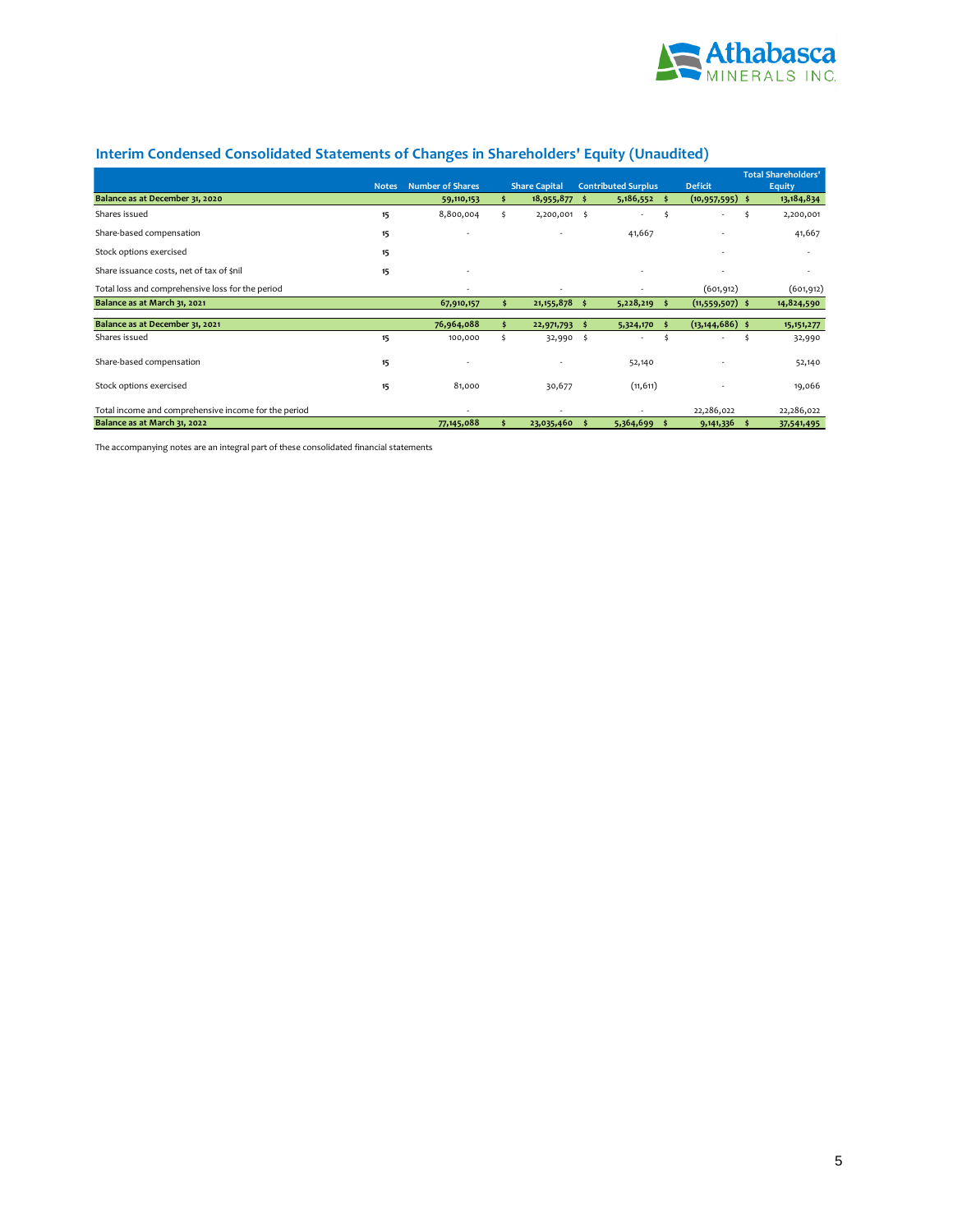

|                                                                      | Three months ended March 31, |                |      |            |  |  |
|----------------------------------------------------------------------|------------------------------|----------------|------|------------|--|--|
|                                                                      | <b>Notes</b>                 | 2022           |      | 2021       |  |  |
|                                                                      |                              |                |      |            |  |  |
| <b>OPERATING ACTIVITIES</b>                                          |                              |                |      |            |  |  |
| Net income (loss)                                                    |                              | 22,579,848     | \$   | (601, 912) |  |  |
| Adjustments for non-cash items                                       |                              |                |      |            |  |  |
| Depreciation, depletion, and amortization expense                    |                              | 55,004         |      | 90,684     |  |  |
| Amortization of resource property lease costs                        | 20                           | 2,780          |      | 2,780      |  |  |
| Amortization of environmental rehabilitation obligations asset       | 11, 20                       | 8,620          |      | 2,545      |  |  |
| Amortization of contract costs                                       | 9,20                         | 8,089          |      | 7,834      |  |  |
| Change in estimate for environmental rehabilitation obligations      | 11                           |                |      | (14, 682)  |  |  |
| Change in discount rate for environmental rehabilitation obligations | 11                           | (12, 888)      |      | (32, 154)  |  |  |
| Accretion of environmental rehabilitation obligations                | 20                           | 17,132         |      | 14,205     |  |  |
| Gain on acquisition of Wisconsin Assets                              | 4                            | (22, 344, 146) |      |            |  |  |
| Share-based compensation                                             | 15                           | 65,515         |      | 67,522     |  |  |
| Shares issued in payment of royalties                                | 15                           |                |      | 200,001    |  |  |
| Changes in non-cash working capital balances                         |                              |                |      |            |  |  |
| Trade and other receivables                                          |                              | (4,374,091)    |      | 444,922    |  |  |
| Amounts due from related entities                                    |                              |                |      | 88,876     |  |  |
| Prepaid expenses and deposits                                        |                              | (95, 683)      |      | (231,310)  |  |  |
| Inventory                                                            | 4, 6                         | (2,310,049)    |      |            |  |  |
| Accounts payable and accrued liabilities                             |                              | 5,407,401      |      | (326, 219) |  |  |
| Income taxes payable (recoverable)                                   |                              | 17,464         |      | (14, 436)  |  |  |
| Net cash used in operating activities                                |                              | (975, 004)     |      | (301, 344) |  |  |
|                                                                      |                              |                |      |            |  |  |
| <b>INVESTING ACTIVITIES</b>                                          |                              |                |      |            |  |  |
| Restricted cash                                                      | 8                            |                |      | (3,370)    |  |  |
| Purchase of property and equipment                                   | 4                            | (624, 800)     |      |            |  |  |
| Spending on resource properties                                      | 11                           |                |      | (70,059)   |  |  |
| Cash acquired in acquisition of associates                           |                              |                |      | 120,155    |  |  |
| Cash consideration paid for interest in associates                   |                              |                |      | (1)        |  |  |
| Net cash from investing activities                                   |                              | (624, 800)     |      | 46,725     |  |  |
|                                                                      |                              |                |      |            |  |  |
| <b>FINANCING ACTIVITIES</b>                                          |                              |                |      |            |  |  |
| Proceeds from issuance of common share units                         | 15                           | 32,990         |      |            |  |  |
| Increase in bank loans                                               | $12$                         |                |      | 40,000     |  |  |
| Repayment of bank loans                                              | 12                           | (137, 622)     |      | (130, 508) |  |  |
| Repayment of lease obligations                                       | 13                           | (9,715)        |      | (49,050)   |  |  |
| Net proceeds from exercise of stock options                          | 15                           | 19,066         |      |            |  |  |
| Net cash from (used in) financing activities                         |                              | (95, 281)      |      | (139,558)  |  |  |
| Impact of foreign currency translation                               |                              | (293, 826)     |      |            |  |  |
| Net change in cash                                                   |                              | (1,695,085)    |      | (394, 177) |  |  |
| Cash, beginning of period                                            |                              | 2,517,433      |      | 1,954,371  |  |  |
| Cash, end of period                                                  |                              | 528,522        | ∣ \$ | 1,560,194  |  |  |

# **Interim Consolidated Statements of Cash Flows (Unaudited)**

The accompanying notes are an integral part of these consolidated financial statements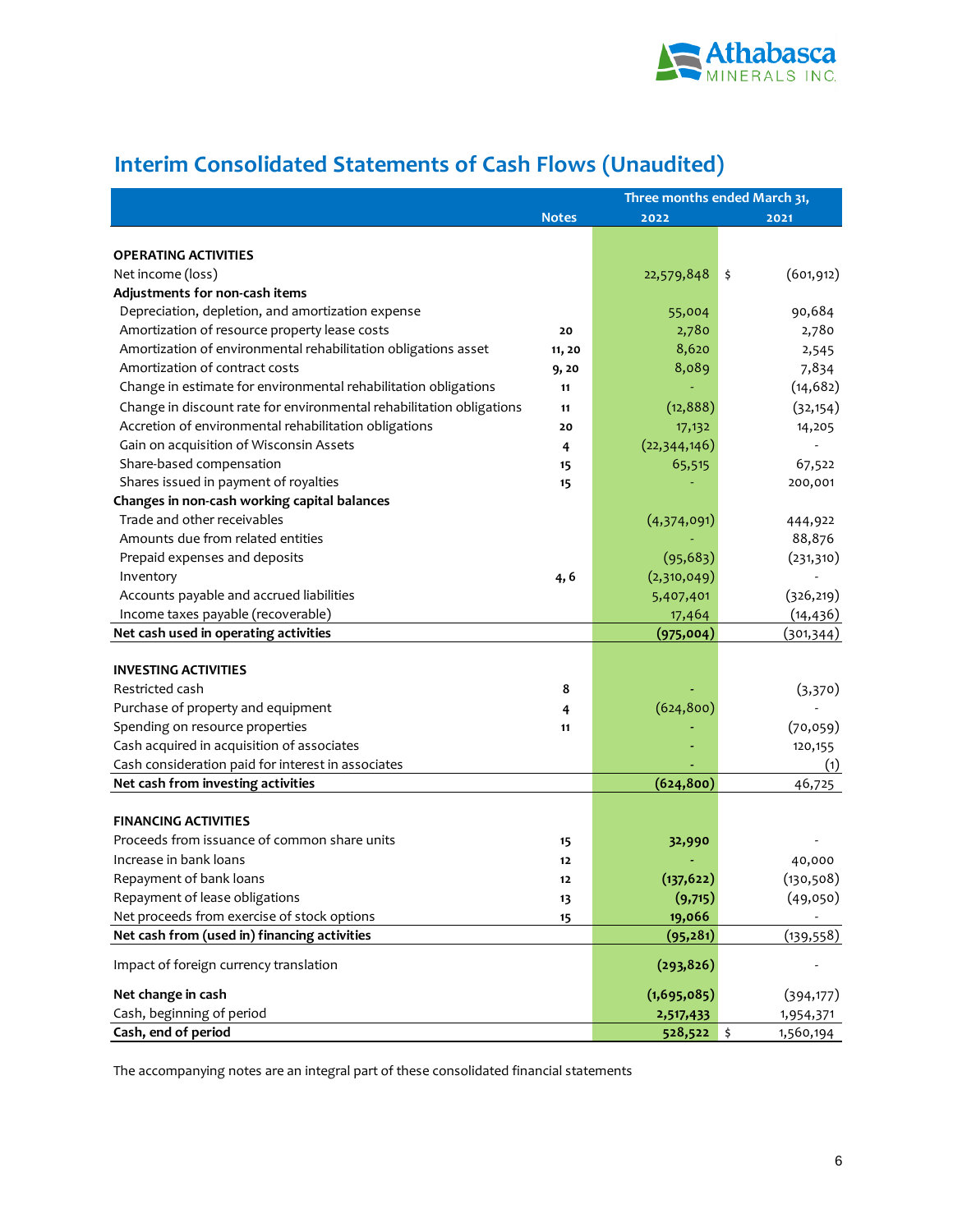

### **Note 1 - Nature of Business**

Athabasca Minerals Inc. (the "Corporation") is a public corporation incorporated under the Business Corporations Act (Alberta)in 2006, and its shares are listed on the TSX Venture Exchange under the symbol the AMI-V. The Corporation's head office is located at 4409 94 Street NW, Edmonton, Alberta, Canada T6E 6T7.

The Corporation is an integrated group of companies capable of full life-cycle development and supply of aggregates and industrial minerals. The Corporation is comprised of the following business units:

- **AMI Aggregates** division produces and sells aggregates from its corporate pits and manages the Coffey Lake Public Pit on behalf of the Government of Alberta.
- **Métis North Sand & Gravel** is a strategic partnership with the McKay Métis Group to deliver aggregates to the energy, infrastructure, and construction sectors in the Wood Buffalo region.
- **AMI Silica** division [\(www.amisilica.com\)](http://www.amisilica.com/) has resource holdings and business interests in Alberta, North-East BC, and the United States.
- **AMI RockChain** division [\(www.amirockchain.com\)](http://www.amirockchain.com/) is a midstream, technology-enabled business using its proprietary RockChain™ digital platform, automated supply-chain and logistics solutions, quality-assurance & safety programs to deliver products across Canada.
- **TerraShift Engineering** [\(www.terrashift.ca\)](http://www.terrashift.ca/) conducts resource exploration, regulatory, mining, environmental and reclamation engineering for a growing nation-wide customer base and is also the developer of the proprietary TerraMaps™ software.

The unaudited interim condensed consolidated financial statements for the three months ended March 31, 2022 were approved and authorized for issue by the Board of Directors on May 25, 2022.

### **Note 2 - Basis of Presentation**

#### **a) Statement of Compliance**

The unaudited interim condensed consolidated financial statements for the three months ended March 31, 2022, including comparatives, were prepared in accordance with IAS 34 International Accounting Standard – "Interim Financial Reporting" (IAS 34) as issued by the International Accounting Standards Board ("IASB"). Accordingly, certain disclosures included in the annual audited consolidated financial statements prepared in accordance with International Financial Reporting Standards ("IFRS") and Interpretations of the International Financial Reporting Interpretations Committee ("IFRIC") have been condensed or omitted.

The significant judgments made by management in applying the Corporation's accounting policies and the key sources of estimation uncertainty were consistent with those applied to the Corporation's consolidated financial statements for the year ended December 31, 2021 and should be read in conjunction with those consolidated financial statements. Actual results may differ from estimated results due to differences between estimated or anticipated events and actual events and results.

#### **b) Basis of Presentation**

These unaudited interim condensed consolidated financial statements have been prepared on a historical cost basis.

These unaudited interim condensed consolidated financial statements have been prepared in accordance with International Accounting Standard 34 "Interim Financial Reporting". They do not contain all the necessary annual disclosures and as a result, they should be read in conjunction with the audited annual consolidated financial statements for the year ended December 31, 2021.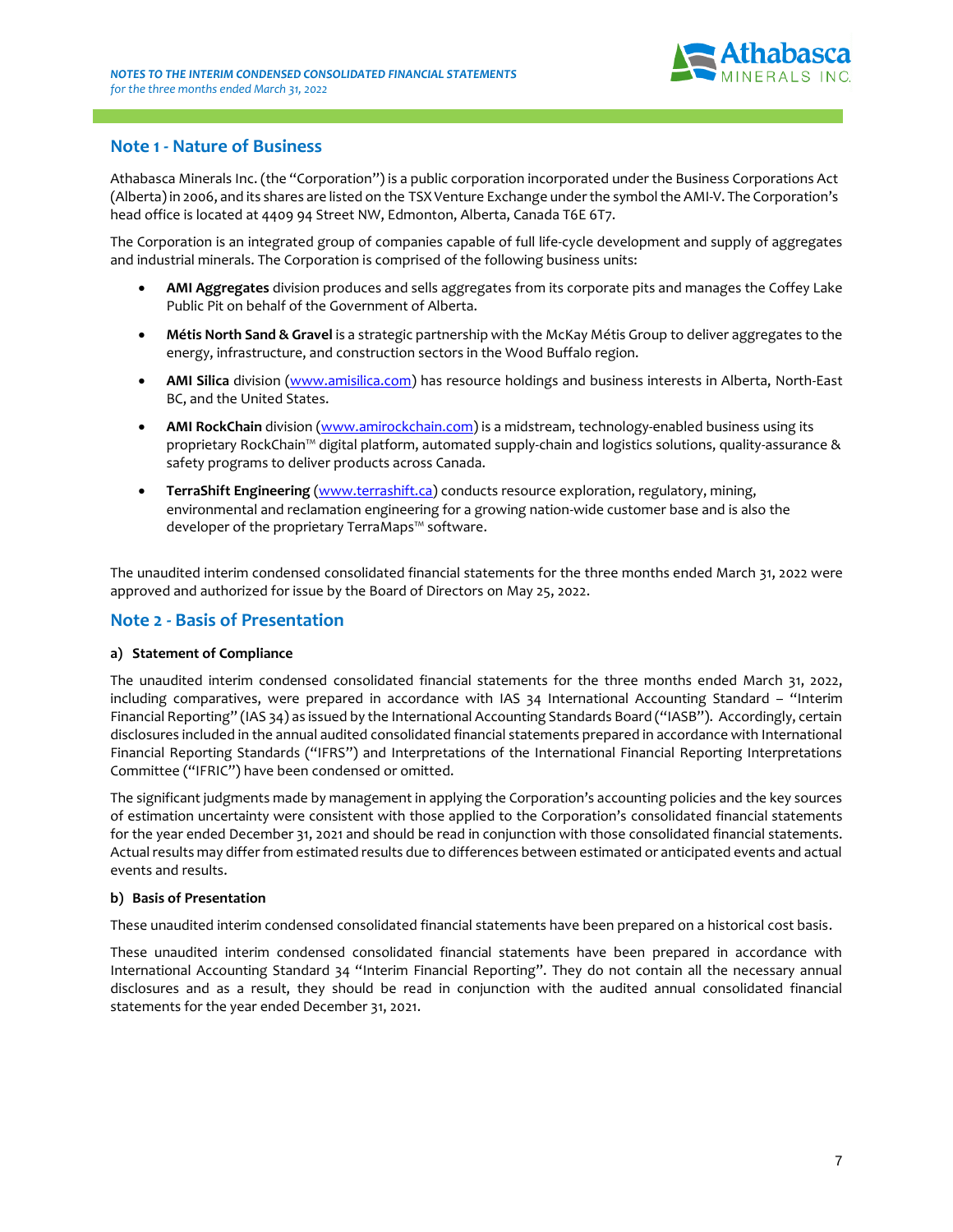

### **Note 2 - Basis of Presentation - continued**

These unaudited interim condensed consolidated financial statements include the accounts of the Corporation and its wholly-owned subsidiaries AMI RockChain Inc. ("AMI RockChain"), which was incorporated on March 19, 2018 and AMI Silica Inc. ("AMI Silica"), which was incorporated on May 30, 2018 (collectively the "subsidiaries"). Additionally, as at June 30, 2020, AMI RockChain acquired 100% of the shares in TerraShift, and on February 5, 2021, the Corporation acquired control of the numbered Alberta corporations that respectively own the Montney In-Basin Project and the Duvernay Project by securing 100% ownership of each company. The Corporation and JMAC Energy Services LLC owns AMI Silica LLC. on a 50/50 basis. AMI Silica LLC. was formed under the laws of North Dakota effective June 2, 2021.

The assets, liabilities, equity, income, expenses, and cash flows of the Corporation and its wholly-owned subsidiaries to the date of these interim consolidated financial statements have been combined and any intercompany investments and transactions have been eliminated upon consolidation. Uniform accounting policies are used by all entities. All transactions in the subsidiaries are reflected in these consolidated financial statements.

#### **c) Functional and Presentation Currency**

These consolidated financial statements are presented in Canadian dollars which is the functional currency of the Corporation and its subsidiaries.

### **Note 3 - Significant Accounting Policies**

The accounting policies applied in these unaudited interim condensed consolidated financial statements are the same as those applied in the December 31, 2021 consolidated financial statements.

#### *New accounting standards issued effective January 1, 2022*

The IASB issued an amendment to IAS 16, Property, Plant and Equipment, to prohibit the deducting from property, plant and equipment amounts received from selling items produced while preparing an asset for its intended use. Instead, sales proceeds and its related costs must be recognized in profit or loss. The amendment requires companies to distinguish between costs associated with producing and selling items before the item of property, plant and equipment is available for use and costs associated with making the item of property, plant and equipment available for its intended use. The amendment is effective for annual periods beginning on or after January 1, 2022, with earlier application permitted. The Company adopted the amendment effective January 1, 2022, which did not have any impact on the condensed interim consolidated financial statements.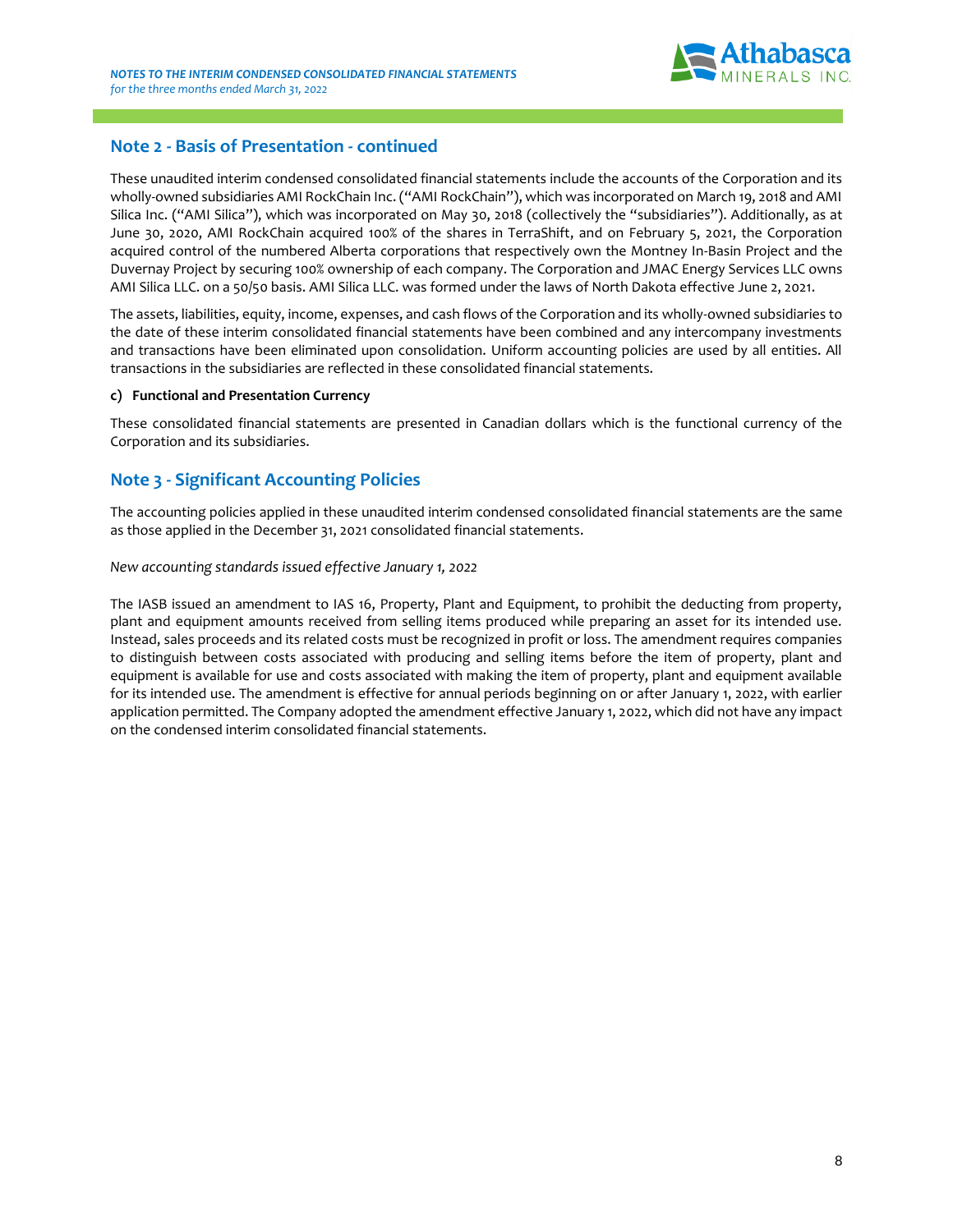

### **Note 4 – Business Combination**

On December 1, 2021, the Corporation announced that it would acquire the assets, through its 50%/50% joint operation with a privately owned company based in Washington, United States. The Corporation closed the Definitive Agreement on March 3, 2022, in an arms-length transaction for a total price of \$1,000,000 USD. The strategic assets are comprised of real estate, an operating sand mine and processing plant, fixed storage, and two rail transloads. Control of the assets took place on February 1, 2022, as per the Amendment to the Operation Service Agreement signed by both parties on November 30, 2021.

In accordance with IFRS 3 Business Combinations ("IFRS 3"), Business Combinations, these transactions meet the definition of a business combination and, accordingly, the assets acquired, and the liabilities assumed have been recorded at their respective estimated fair values as of the acquisition date. The Corporation was able to acquire the strategic assets at a bargain purchase, as the seller had made a strategic decision to exit the industry.

The substance of this transaction constituted a business combination. Management gathered the relevant information that existed at the acquisition date to determine the fair value of the net identifiable assets acquired. As such, the initial purchase price was allocated based on the Company's estimated fair value of the identifiable assets acquired on the acquisition date and has not been audited. The Plant Phase 1 and Phase 2 values are derived from the net book value of the seller. The values assigned are, therefore, preliminary, and subject to change. The final fair valuation of the assets and liabilities assumed, and the preliminary purchase price allocation will be finalized by the end of the fiscal year 2022.

|                                                                                                                            |            | CAD             |            | CAD               |
|----------------------------------------------------------------------------------------------------------------------------|------------|-----------------|------------|-------------------|
|                                                                                                                            |            | $(100\%)$       |            | 50% AMI ownership |
| Purchase price                                                                                                             |            | \$<br>2,868,204 |            | \$<br>1,434,102   |
|                                                                                                                            |            |                 |            |                   |
| <b>Inventory - Operating Agreement Amendment</b>                                                                           |            | 1,401,598       |            | 700,799           |
| Land - Plant site                                                                                                          | 4,937,482  |                 | 2,468,741  |                   |
| Land - Transload                                                                                                           | 431,862    |                 | 215,931    |                   |
| Plant Phase 2                                                                                                              | 32,566,891 |                 | 16,283,445 |                   |
| Plant Phase 1                                                                                                              | 26,823,279 |                 | 13,411,639 |                   |
| Transload                                                                                                                  | 7,179,397  |                 | 3,589,699  |                   |
| Mobile assets                                                                                                              | 7,183,201  |                 | 3,591,601  |                   |
| Property, plant and equipment                                                                                              |            | 79,122,112      |            | 39,561,056        |
| Reclamation and other liabilities                                                                                          |            | (8,175,606)     |            | (4,087,803)       |
| Railcar sublease bond                                                                                                      |            | (6, 248, 000)   |            | (3, 124, 000)     |
| <b>Mitchell royalty</b>                                                                                                    |            | (98, 627)       |            | (49,314)          |
| Legal fees                                                                                                                 |            | (56,087)        |            | (28, 044)         |
| Property taxes payable                                                                                                     |            | (62, 294)       |            | (31, 147)         |
| <b>Deferred taxes liability</b>                                                                                            |            | (18, 898, 532)  |            | (9, 449, 266)     |
| Gain on acquisition of Wisconsin Assets                                                                                    |            | (44, 116, 360)  |            | (22,058,180)      |
|                                                                                                                            |            | \$<br>2,868,204 |            | \$<br>1,434,101   |
|                                                                                                                            |            |                 |            |                   |
| Note 5 - Trade and Other Receivables                                                                                       |            |                 |            |                   |
| Trade and other receivables are non-interest bearing and are carried at amortized cost, and impaired using the             |            |                 |            |                   |
| simplified approach which provides for potential losses using a matrix based on historical observed default rates. These   |            |                 |            |                   |
| provisions are known as lifetime expected credit losses.                                                                   |            |                 |            |                   |
|                                                                                                                            |            |                 |            |                   |
| During the three months ended March 31, 2022, the estimated credit loss amounted to \$nil (2021: \$262).                   |            |                 |            |                   |
| <b>Note 6 - Inventory</b>                                                                                                  |            |                 |            |                   |
| Inventory with a production cost of \$2,039,882 (2021 \$379,631) was sold and is included in operating costs for the three |            |                 |            |                   |
| months ended March 31, 2022.                                                                                               |            |                 |            |                   |
| The inventory balance of \$3,225,607 (2021: \$846,599) consists of \$264,180 of unprocessed gravel, \$582,419 of crushed   |            |                 |            |                   |
| gravel and \$2,379,008 of sand (2021: \$264,180 of unprocessed gravel and \$582,419 of crushed gravel).                    |            |                 |            |                   |

The preliminary purchase price allocation to the following identifiable assets and liabilities is based on their estimated fair values as at February 1, 2022:

### **Note 5 – Trade and Other Receivables**

### **Note 6 – Inventory**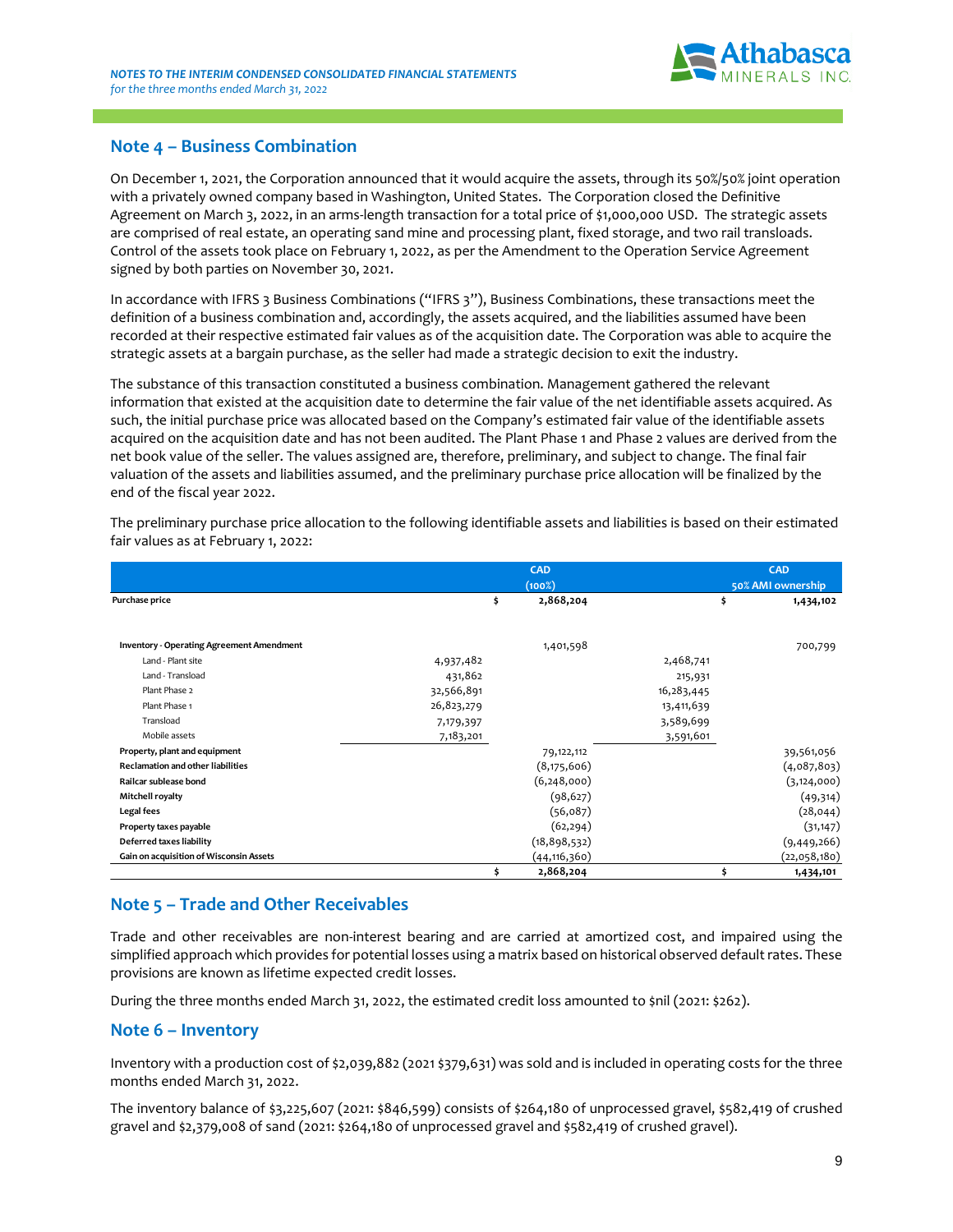

### **Note 7 – Long-term Deposits**

|                                           | As at        |  |                |  |                   |  |  |  |
|-------------------------------------------|--------------|--|----------------|--|-------------------|--|--|--|
|                                           | <b>Notes</b> |  | March 31, 2022 |  | December 31, 2021 |  |  |  |
|                                           |              |  |                |  |                   |  |  |  |
| Security deposits on gravel leases        |              |  | 629,188        |  | 629,188           |  |  |  |
| Security deposits on miscellaneous leases |              |  | 106,520        |  | 106,520           |  |  |  |
| Security deposits on exploration leases   |              |  | 33,370         |  | 33,370            |  |  |  |
|                                           |              |  | 769,078        |  | 769,078           |  |  |  |

### **Note 8 – Restricted Cash**

|                                                          | As at          |                   |  |  |  |  |  |
|----------------------------------------------------------|----------------|-------------------|--|--|--|--|--|
| <b>Notes</b>                                             | March 31, 2022 | December 31, 2021 |  |  |  |  |  |
| Guaranteed investment certificates for letters of credit |                |                   |  |  |  |  |  |
| Coffey Lake performance bond - right of way              | 100,000        | 100,000           |  |  |  |  |  |
| Credit card facility                                     | 20,000         | 20,000            |  |  |  |  |  |
|                                                          | 120,000        | 120,000           |  |  |  |  |  |

The Corporation has secured its letters of credit to the benefit of Imperial Oil and the Government of Alberta with Account Performance Service Guarantees (APSG) and guaranteed investment certificates as of March 31, 2022, in the amount of \$959,695 and \$100,000 (December 31, 2021: \$959,695 and \$120,000). In July 2021 the Corporation entered into an APSG arrangement with Export Development Canada for a maximum aggregate liability of \$1,000,000. The APSG allowed the Corporation to free up \$959,965 that was previously held as restricted cash. See note 12 for outstanding letters of credit and note 14 for the reclamation liability for the Coffey Lake public pit as of March 31, 2022.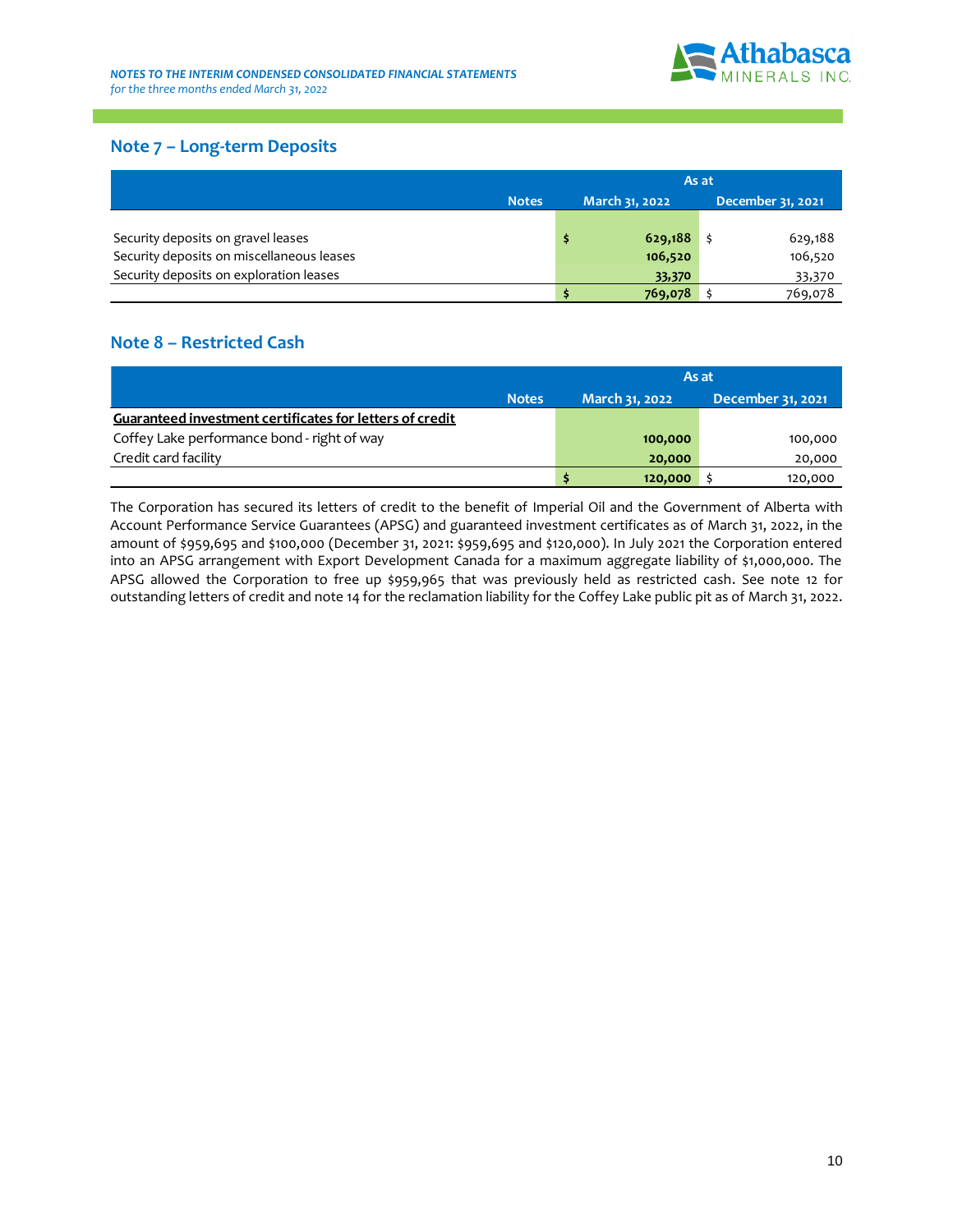

### **Note 9 – Contract Costs**

|                                          |              | As at |                 |                   |                 |  |  |  |
|------------------------------------------|--------------|-------|-----------------|-------------------|-----------------|--|--|--|
|                                          | <b>Notes</b> |       | March 31, 2022  | December 31, 2021 |                 |  |  |  |
|                                          |              |       | Costs to obtain |                   | Costs to obtain |  |  |  |
|                                          |              |       | contract        | contract          |                 |  |  |  |
| Coffey Lake public pit                   |              | \$    | 1,411,646       | \$                | 1,419,735       |  |  |  |
| Duvernay Sand Project off-take agreement |              |       | 1,000,735       |                   | 1,000,735       |  |  |  |
|                                          |              | \$    | 2,412,381       |                   | 2,420,470       |  |  |  |

### **Coffey Lake**

The Coffey Lake contract was awarded to the Corporation on February 21, 2019 and the site began operations on March 21, 2020. It is a 15-year contract with the Government of Alberta to construct, operate and manage the Coffey Lake public pit north of Fort McMurray, Alberta. The Coffey Lake contract costs were spent to enable the Corporation to prepare the site for operations. These costs are expected to be recovered through the receipt of fixed volume-based pit management fees from customers, net of Government of Alberta royalties.

The Coffey Lake contract costs will be amortized based on actual volume sales as a proportion of the estimated economically recoverable resource (units of production method). For the three months ended March 31, 2022, the Corporation recorded amortization of \$8,089 on the Coffey Lake contract costs (March 31, 2021: \$7,834).

#### **Prosvita Sand Project Off-take Agreement**

The Corporation signed an off-take agreement with Shell Canada Energy for silica sand from the Duvernay site in the first quarter of 2020. The off-take agreement, which includes certain take-or-pay provisions, carries a five-year term with two mutually acceptable and separate one-year extensions beginning on the later of mid-2021 or 30 days after the Duvernay facility has been commissioned. The off-take agreement allows Shell to procure a minimum volume over five years or up to an annual maximum of silica sand that represents the majority of the Duvernay site's stated capacity.

The contract costs will be amortized over the life of the Duvernay Project based on actual volume sales as a proportion of the estimated economically recoverable resources (units of production method).

### **Note 10 – Property, Plant and Equipment**

|                                  |    | Equipment -       |     |                   |                   |                          |                   |                |                      |                                |     |              |
|----------------------------------|----|-------------------|-----|-------------------|-------------------|--------------------------|-------------------|----------------|----------------------|--------------------------------|-----|--------------|
|                                  |    | Cdn               |     | Land - US         |                   | Plant - US               |                   |                |                      | Transload - US Mobile Assets - |     |              |
|                                  |    | <b>Operations</b> |     | <b>Operations</b> | <b>Operations</b> |                          | <b>Operations</b> |                | <b>US Operations</b> |                                |     | <b>Total</b> |
| Cost:                            |    |                   |     |                   |                   |                          |                   |                |                      |                                |     |              |
| December 31, 2021                | \$ | 5,501,882         | \$. |                   |                   | $\blacksquare$           | ¢                 | $\blacksquare$ |                      |                                | \$. | 5,501,882    |
| Additions                        |    |                   |     | 2,684,672         |                   | 29,695,084               |                   | 3,589,699      |                      | 3,591,601                      |     | 39,561,056   |
| March 31, 2022                   | \$ | 5,501,882         | s   | 2,684,672         |                   | 29,695,084               | .s                | 3,589,699      | s.                   | 3,591,601                      | Š.  | 45,062,938   |
|                                  |    |                   |     |                   |                   |                          |                   |                |                      |                                |     |              |
| <b>Accumulated Depreciation:</b> |    |                   |     |                   |                   |                          |                   |                |                      |                                |     |              |
| December 31, 2021                | \$ | 4,907,971         | \$  |                   | \$                | $\overline{\phantom{0}}$ | \$                |                | s                    |                                | \$  | 4,907,971    |
| Additions                        |    | 34,202            |     |                   |                   | ٠                        |                   |                |                      | ٠                              |     | 34,202       |
| March 31, 2022                   | s  | 4,942,173         | s   |                   | s                 | ٠                        |                   |                | s                    |                                | s   | 4,942,173    |
| Net book value:                  |    |                   |     |                   |                   |                          |                   |                |                      |                                |     |              |
| December 31, 2021                |    | 593,911           | \$  | ٠                 |                   |                          |                   |                |                      |                                |     | 593,911      |
| March 31, 2022                   | \$ | 559,709           |     | 2,684,672         |                   | 29,695,084               |                   | 3,589,699      |                      | 3,591,601                      |     | 40,120,765   |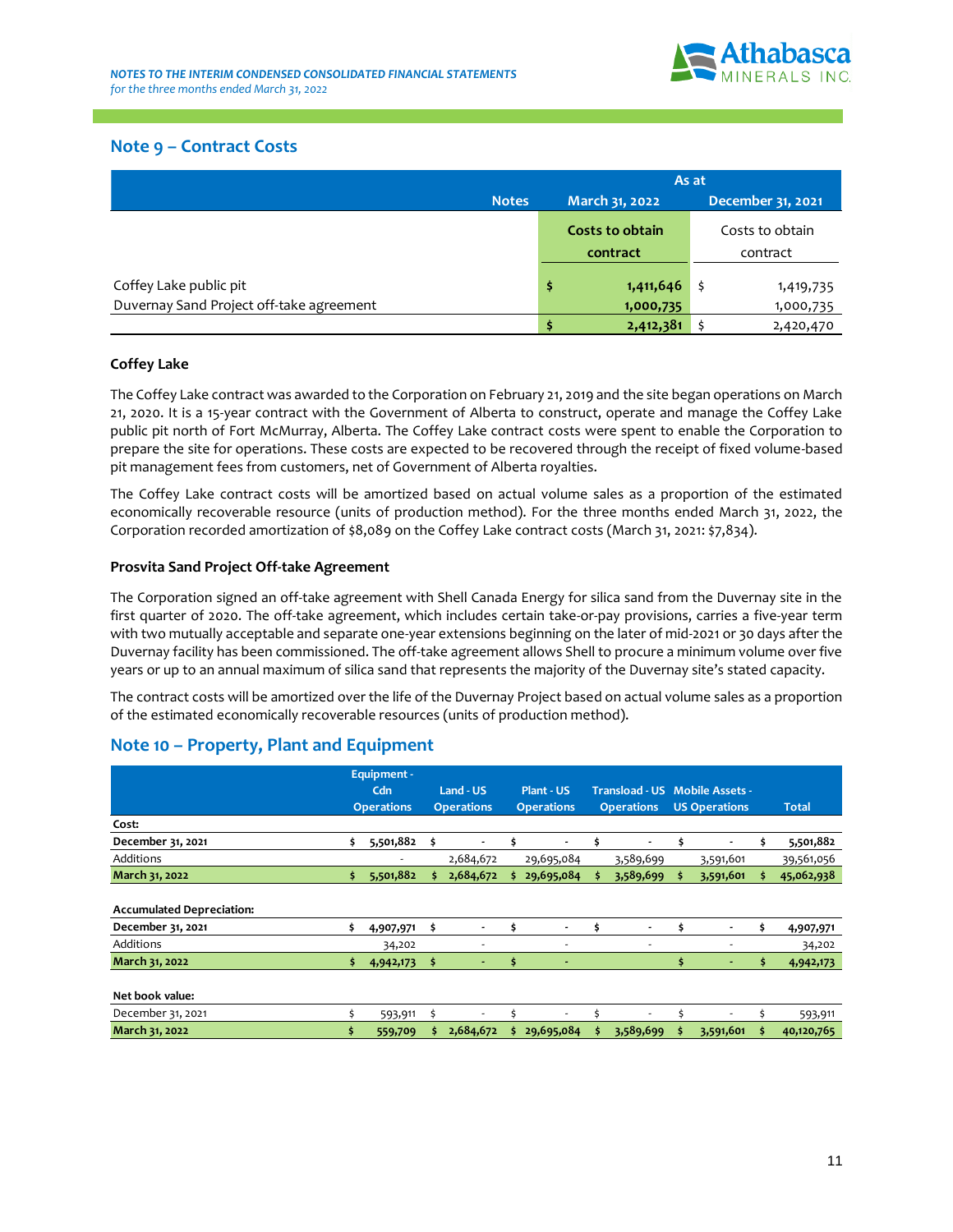

### **Note 11 – Resource Properties**

|                                                | As at |                |                   |  |  |  |  |  |
|------------------------------------------------|-------|----------------|-------------------|--|--|--|--|--|
|                                                |       | March 31, 2022 | December 31, 2021 |  |  |  |  |  |
|                                                |       |                |                   |  |  |  |  |  |
| Exploration costs                              |       | 7,267,345      | 7,267,345         |  |  |  |  |  |
| Pit development costs                          |       | 3,100,249      | 3,100,249         |  |  |  |  |  |
| Environmental rehabilitation obligation assets |       | 1,463,788      | 1,500,372         |  |  |  |  |  |
| Other costs                                    |       | 256,016        | 258,796           |  |  |  |  |  |
|                                                |       | 12,087,398     | 12,126,762        |  |  |  |  |  |

#### **Exploration and Pit Development Costs**

|                                                          | Montney in- |            |  |                |  |           |  |                 |  |                           |              |
|----------------------------------------------------------|-------------|------------|--|----------------|--|-----------|--|-----------------|--|---------------------------|--------------|
|                                                          |             | Richardson |  | <b>Hargwen</b> |  | basin     |  | <b>Prosvita</b> |  | <b>All Other Projects</b> | <b>Total</b> |
| Cumulative Exploration Cost at December 31, 2020         |             | 1,130,421  |  | 111,890        |  |           |  |                 |  | 39,761                    | 1,282,072    |
|                                                          |             |            |  |                |  |           |  |                 |  |                           |              |
| Spending                                                 |             |            |  | 70,059         |  |           |  | 504,540         |  |                           | 574,599      |
| Acquisition of exploration costs                         |             |            |  |                |  | 1,120,202 |  | 4,290,472       |  |                           | 5,410,674    |
| <b>Cumulative Exploration Costs at December 31, 2021</b> |             | 1,130,421  |  | 181,949        |  | 1,120,202 |  | 4,795,012       |  | 39,761                    | 7,267,345    |
| <b>Cumulative Exploration Costs at March 31, 2022</b>    |             | 1,130,421  |  | 181,949        |  | 1,120,202 |  | 4,795,012       |  | 39,761                    | 7,267,345    |

|                                                       | Firebag     | <b>Kearl</b>             | Logan   | <b>House</b><br><b>River</b> | Pelican Hill Emerson |        | Lynton | <b>Total</b> |
|-------------------------------------------------------|-------------|--------------------------|---------|------------------------------|----------------------|--------|--------|--------------|
| Cumulative Pit Development Costs at December 31, 2020 | \$1,141,355 | 1,042,534                | 490,321 | 175,266                      | \$250,238            | 491    | 44     | 3,100,249    |
| <b>Additions</b>                                      | $\sim$      | $\overline{\phantom{a}}$ | $\sim$  | $\sim$                       |                      | $\sim$ | $\sim$ |              |
| Cumulative Pit Development Costs at December 31, 2021 | 1,141,355   | 1,042,534                | 490,321 | 175,266                      | \$250,238            | 491    | 44     | 3,100,249    |
| Cumulative Pit Development Costs at March 31, 2022    | 1,141,355   | 1,042,534                | 490,321 | 175,266                      | \$250,238            | 491    | 44     | 3,100,249    |

#### **Environmental Rehabilitation Obligations (ERO) Asset**

|                                                                                                                                                                                                                                                                                      |                   |     |                                                 |              |                       | March 31, 2022      |           | December 31, 2021         |          |              |
|--------------------------------------------------------------------------------------------------------------------------------------------------------------------------------------------------------------------------------------------------------------------------------------|-------------------|-----|-------------------------------------------------|--------------|-----------------------|---------------------|-----------|---------------------------|----------|--------------|
|                                                                                                                                                                                                                                                                                      |                   |     |                                                 |              |                       |                     |           |                           |          |              |
| <b>Exploration costs</b>                                                                                                                                                                                                                                                             |                   |     |                                                 |              | \$                    | 7,267,345           | \$        |                           |          | 7,267,345    |
| Pit development costs                                                                                                                                                                                                                                                                |                   |     |                                                 |              |                       | 3,100,249           |           |                           |          | 3,100,249    |
| Environmental rehabilitation obligation assets                                                                                                                                                                                                                                       |                   |     |                                                 |              |                       | 1,463,788           |           |                           |          | 1,500,372    |
| Other costs                                                                                                                                                                                                                                                                          |                   |     |                                                 |              |                       | 256,016             |           |                           |          | 258,796      |
|                                                                                                                                                                                                                                                                                      |                   |     |                                                 |              | \$                    | 12,087,398          | \$        |                           |          | 12,126,762   |
| <b>Exploration and Pit Development Costs</b>                                                                                                                                                                                                                                         |                   |     |                                                 |              |                       |                     |           |                           |          |              |
| The exploration and pit development costs were incurred across the Corporation's various operations and<br>development projects which are primarily located in the Fort McMurray area of Northern Alberta.                                                                           |                   |     |                                                 |              |                       |                     |           |                           |          |              |
| The following table summarizes the Exploration costs:                                                                                                                                                                                                                                |                   |     |                                                 |              |                       |                     |           |                           |          |              |
|                                                                                                                                                                                                                                                                                      | <b>Richardson</b> |     | Hargwen                                         |              | Montney in-<br>basin  | Prosvita            |           | <b>All Other Projects</b> |          | <b>Total</b> |
|                                                                                                                                                                                                                                                                                      |                   |     |                                                 |              |                       |                     |           |                           |          |              |
| Cumulative Exploration Cost at December 31, 2020<br>\$                                                                                                                                                                                                                               | 1,130,421         | \$  | 111,890                                         | \$           |                       |                     | \$        | 39,761                    | \$       | 1,282,072    |
| Spending                                                                                                                                                                                                                                                                             |                   |     | 70,059                                          |              |                       | 504,540             |           |                           |          | 574,599      |
| Acquisition of exploration costs                                                                                                                                                                                                                                                     |                   |     |                                                 |              | 1,120,202             | 4,290,472           |           |                           |          | 5,410,674    |
| <b>Cumulative Exploration Costs at December 31, 2021</b><br>\$                                                                                                                                                                                                                       | 1,130,421         | -\$ | 181,949                                         | \$           | \$<br>1,120,202       | 4,795,012           | \$        | 39,761 \$                 |          | 7,267,345    |
| \$<br>Cumulative Exploration Costs at March 31, 2022                                                                                                                                                                                                                                 | 1,130,421         | \$  | 181,949                                         | \$           | 1,120,202             | 4,795,012           | \$        | 39,761                    | \$       | 7,267,345    |
|                                                                                                                                                                                                                                                                                      | Firebag           |     | <b>Kearl</b>                                    | Logan        | House<br><b>River</b> | <b>Pelican Hill</b> | Emerson   | Lynton                    |          | <b>Total</b> |
| Cumulative Pit Development Costs at December 31, 2020                                                                                                                                                                                                                                | $$1,141,355$ \$   |     | 1,042,534<br>\$                                 | 490,321      | \$175,266             | \$250,238<br>\$.    |           | 491<br>\$                 | 44       | 3,100,249    |
| Additions                                                                                                                                                                                                                                                                            |                   |     |                                                 |              |                       |                     |           |                           |          |              |
| Cumulative Pit Development Costs at December 31, 2021                                                                                                                                                                                                                                |                   |     | $$1,141,355$ $$1,042,534$ $$490,321$ $$175,266$ |              |                       | \$250,238<br>\$     |           | $491$ \$                  | 44<br>\$ | 3,100,249    |
| Cumulative Pit Development Costs at March 31, 2022                                                                                                                                                                                                                                   |                   |     | $$1,141,355$ $$1,042,534$ $$490,321$ $$175,266$ |              |                       | \$250,238           |           | $491$ \$                  | 44       | 3,100,249    |
| <b>Environmental Rehabilitation Obligations (ERO) Asset</b>                                                                                                                                                                                                                          |                   |     |                                                 |              |                       |                     |           |                           |          |              |
| The following summarizes the Environmental Rehabilitation Obligations Asset:                                                                                                                                                                                                         |                   |     |                                                 |              |                       |                     |           |                           |          |              |
|                                                                                                                                                                                                                                                                                      |                   |     |                                                 |              |                       |                     | As at     |                           |          |              |
|                                                                                                                                                                                                                                                                                      |                   |     |                                                 | <b>Notes</b> |                       | March 31, 2022      |           | December 31, 2021         |          |              |
|                                                                                                                                                                                                                                                                                      |                   |     |                                                 |              |                       |                     |           |                           |          |              |
| Opening Balance, ERO asset                                                                                                                                                                                                                                                           |                   |     |                                                 |              | \$                    | 1,500,372           |           | \$                        |          | 1,598,535    |
| Change in estimate recognized in ERO asset                                                                                                                                                                                                                                           |                   |     |                                                 |              |                       |                     |           |                           |          | 6,004        |
| Amortization of ERO asset                                                                                                                                                                                                                                                            |                   |     |                                                 | 19           |                       |                     | (8,620)   |                           |          | (120, 645)   |
| Change in discount rate affecting ERO asset                                                                                                                                                                                                                                          |                   |     |                                                 |              |                       |                     | (27, 964) |                           |          | 16,478       |
| <b>Closing Balance, ERO Asset</b>                                                                                                                                                                                                                                                    |                   |     |                                                 |              | \$                    | 1,463,788           |           | \$                        |          | 1,500,372    |
| The ERO assets pertain to resource properties where the Corporation has the legal and constructive obligation to<br>complete decommissioning, reclamation, and restoration costs on the property as discussed in Note 14.                                                            |                   |     |                                                 |              |                       |                     |           |                           |          |              |
| <b>Other Costs</b>                                                                                                                                                                                                                                                                   |                   |     |                                                 |              |                       |                     |           |                           |          |              |
| As at March 31, 2022, other costs within resource properties include \$256,016 for miscellaneous lease costs and deposits<br>on land (March 31, 2021: \$267,134). Amortization of the lease costs in the three months ended March 31, 2022 was \$2,780<br>(March 31, 2021: \$2,780). |                   |     |                                                 |              |                       |                     |           |                           |          |              |

#### **Other Costs**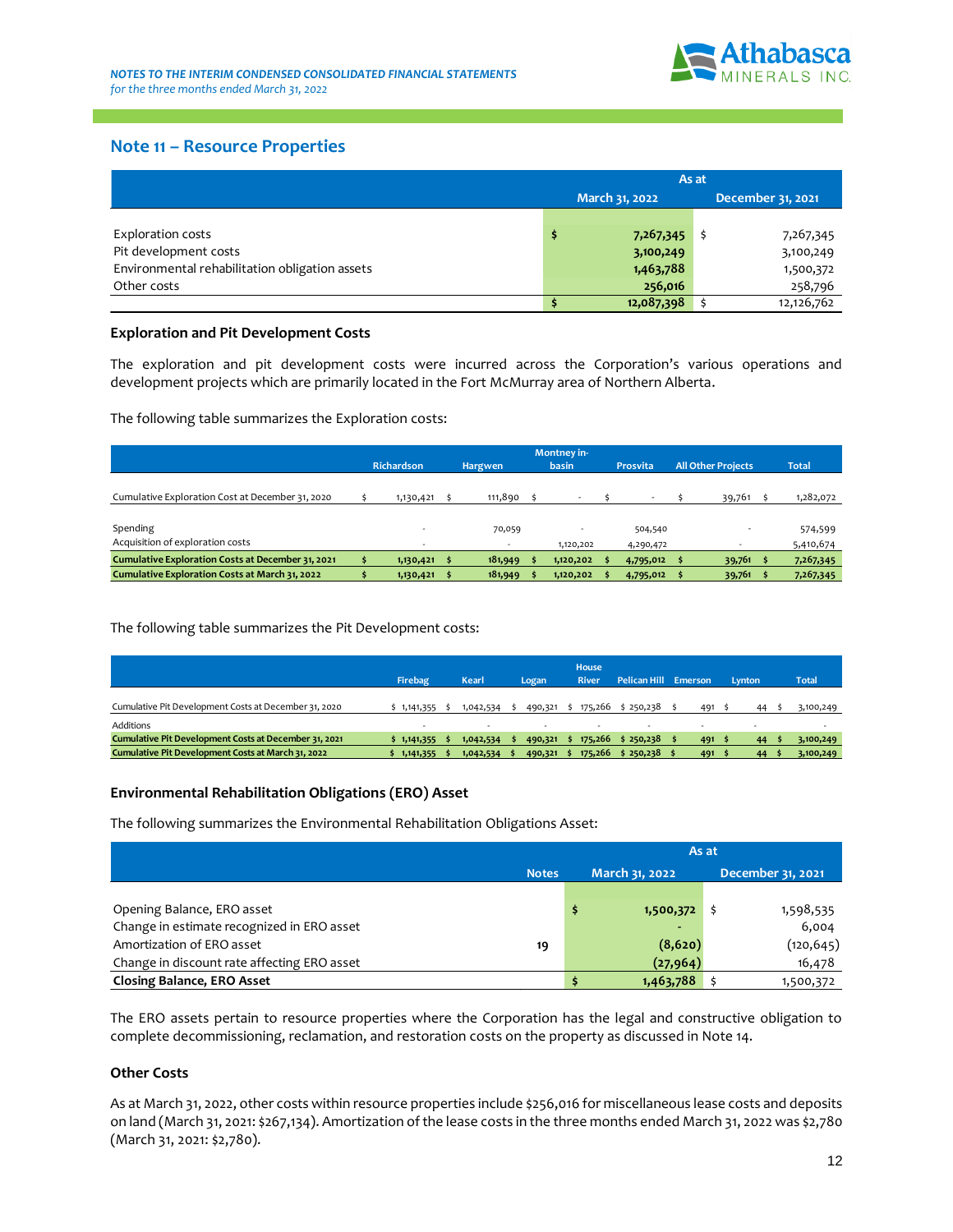

### **Note 11 – Resource Properties – continued**

#### **Prosvita Sand Project (Privco2)**

On February 5, 2021, the Corporation acquired the remaining 50.4% ownership interest. Since the acquisition occurred, management was required to make a decision on how to account for the previously held equity interest. Two options included:

Remeasurement of previously held equity interest to fair value, with any gain/loss through the profit and loss

No remeasurement of previously held equity interest.

Management chose not to remeasure the previously held equity interest.

Payment to the shareholders for the acquisition of 100% interest was comprised of two types of share-based payments:

- Initial payment: 4,000,000 common shares at a contract stated value/fair value of \$0.25 per common share. Fair value was determined based on the share price at the time that trading was halted once it became apparent that news of the acquisition reached the marketplace.
- Contingent payments: 4,000,000 common shares were held in escrow at a contract stated value of \$0.25 per common share. Of the 4,000,000 common shares, the Corporation elected to release 2,000,000 shares from escrow on June 30, 2021, as per the scheduled contingent payments, and the remaining 2,000,000 are held in escrow to be released by June 30, 2022, based on the Corporation's discretion. If the Corporation elects not to release the remaining common shares from escrow, then the founding partners will be returned an equivalent pro rata interest in the corporation that owns the Prosvita Sand Project in exchange, at 12.5% interest for the 2,000,000 shares. The payments have been treated as upfront consideration.

The acquisition of 100% interest is accounted for as an asset purchase since under the concentration of fair value test, a single asset constitutes at least 95% of the fair value of the gross assets.

#### **Montney In-Basin Project**

On February 5, 2021, the Corporation acquired the remaining 50.8% ownership interest for \$1 of cash consideration which is the fair value determined by the independent parties to the transaction. Assets acquired include cash, trade, prepaid expenses, and the resource properties.

The acquisition of 100% interest is accounted for as an asset purchase since under the concentration of fair value test, a single asset constitutes at least 95% of the fair value of the gross assets

 Montney inbasin project Duvernay project **Tota**  Montney inbasin project Duvernay project **Total**  Investment in associate, beginning of year **\$ - \$ - \$ -** \$ 1,568,757 \$ 1,955,534 **\$ 3,524,291**  Additions: Cash consideration for acquisition of 100% interest Share consideration for acquisition of 100% interest - - - - 2,000,000 2,000,000 - - - 1,568,758 3,955,534 **5,524,292**  Assumption of accounts payable and accrued liabilities - - - - 413,273 413,273 Cash acquired - - - (41,820) (78,335) (120,155) Trade and other receivables acquired (381,536) (381,536) (381,536) (381,536) Prepaid expenses and deposits acquired and the control of the control of the control of the control of the control of the control of the control of the control of the control of the control of the control of the control of Resource properties acquired and the source properties acquired  $(1,120,202)$  (4,290,472) (5,410,674) **\$ - \$ - \$ -** \$ - \$ - \$ - Corporation's ownership interest 100.0% 100.0% 100.0% 100.0% Corporation's share of associate's net loss for the year Investments in associates, end of year **A -**  $\uparrow$  **+**  $\downarrow$  **+**  $\downarrow$  +  $\downarrow$ **March 31, 2022 December 31, 2021 As at**

The following table summarizes the investments in associates: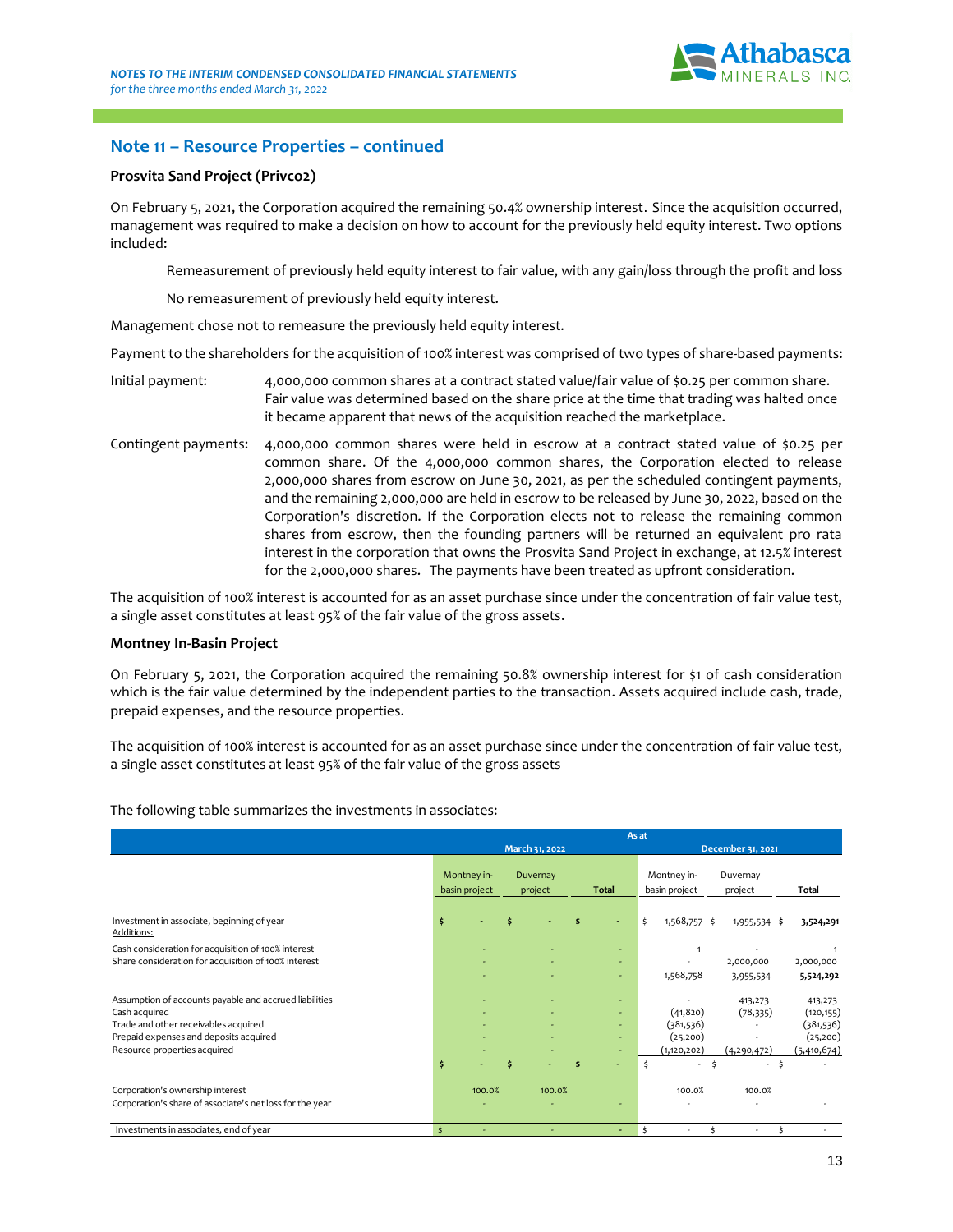

### **Note 12 – Bank Loans and Credit Facility**

#### **CWB Bank Loan**

As at March 31, 2022 the Corporation has an outstanding balance owning of \$617,429 and is not subject to any covenants as part of the current credit facility.

Interest paid has been expensed as finance costs (See Note 20). Blended loan payments started in August 2020 and the Corporation has paid down principal of \$137,622 on the bank loan in the three months ended March 31, 2022 (2021 - \$130,508).

The security for the bank loan is part of the same general security agreement that was put in place when the credit facility with CWB was established in July 2018. The bank loan is also guaranteed by the Corporation's subsidiaries, AMI RockChain and AMI Silica. There are no new financial covenants added to the credit facility as a result of this bank loan.

#### **Canada Emergency Business Account ("CEBA") Loans**

The CEBA loans are interest free and are to be repaid before December 31, 2022 and the Government of Canada will forgive 25% of the initial loan amount, and 50% of subsequent increases, if repaid on time.

|                                                     |          |    |          | As at          |                   |
|-----------------------------------------------------|----------|----|----------|----------------|-------------------|
|                                                     |          |    |          | March 31, 2022 | December 31, 2021 |
|                                                     | Interest |    | Monthly  |                |                   |
|                                                     | Rate     |    | Payments |                |                   |
| Canada Emergency Business Account (AMI RockChain)   | 0.00%    | \$ | ٠        | \$<br>60,000   | 60,000<br>\$      |
| Canada Emergency Business Account (AMI Silica)      | 0.00%    | \$ |          | 60,000         | 60,000            |
| Canada Emergency Business Account (TerraShift)      | 0.00%    | Ś  |          | 60,000         | 60,000            |
| Canada Emergency Business Account (2132561)         | 0.00%    | Ś  |          | 60,000         | 60,000            |
| Canada Emergency Business Account (2140534)         | 0.00%    | \$ |          | 60,000         | 60,000            |
| CWB Bank Loan Facility, due April 30, 2023          | 5.40%    | \$ | 49,022   | 617,429        | 755,051           |
|                                                     |          |    |          | 917,429        | 1,055,051         |
| Current portion - principal due within one year     |          |    |          | (568, 823)     | (561,316)         |
| Demand portion - principal callable within one year |          |    |          | (48, 606)      | (193, 735)        |
|                                                     |          |    |          | 300,000        | 300,000<br>-S     |

Future minimum payments for the subsequent five years is as follows:

| January 1, 2022 to December 31, 2022<br>January 1, 2023 to December 31, 2023 | 588,262<br>348,822 |
|------------------------------------------------------------------------------|--------------------|
| January 1, 2024 to December 31, 2024                                         |                    |
| January 1, 2025 to December 31, 2025                                         |                    |
| January 1, 2026 to December 31, 2026                                         |                    |
|                                                                              | 937,084            |
| Less: interest included in payments above                                    | (19, 655)          |
| Principal outstanding, March 31, 2022                                        | 917,429            |

#### **Letter of Guarantee Facility**

As at March 31, 2022, the Corporation has outstanding letters of credit in the amounts of \$854,430 (2021: \$854,430) in favour of the Government of Alberta. The Corporation has also issued a letter of credit to Imperial Oil for \$100,000 for a right of way at the Coffey Lake site (2021: \$100,000). These letters of credit are secured by Account Performance Service Guarantees and guaranteed investment certificates.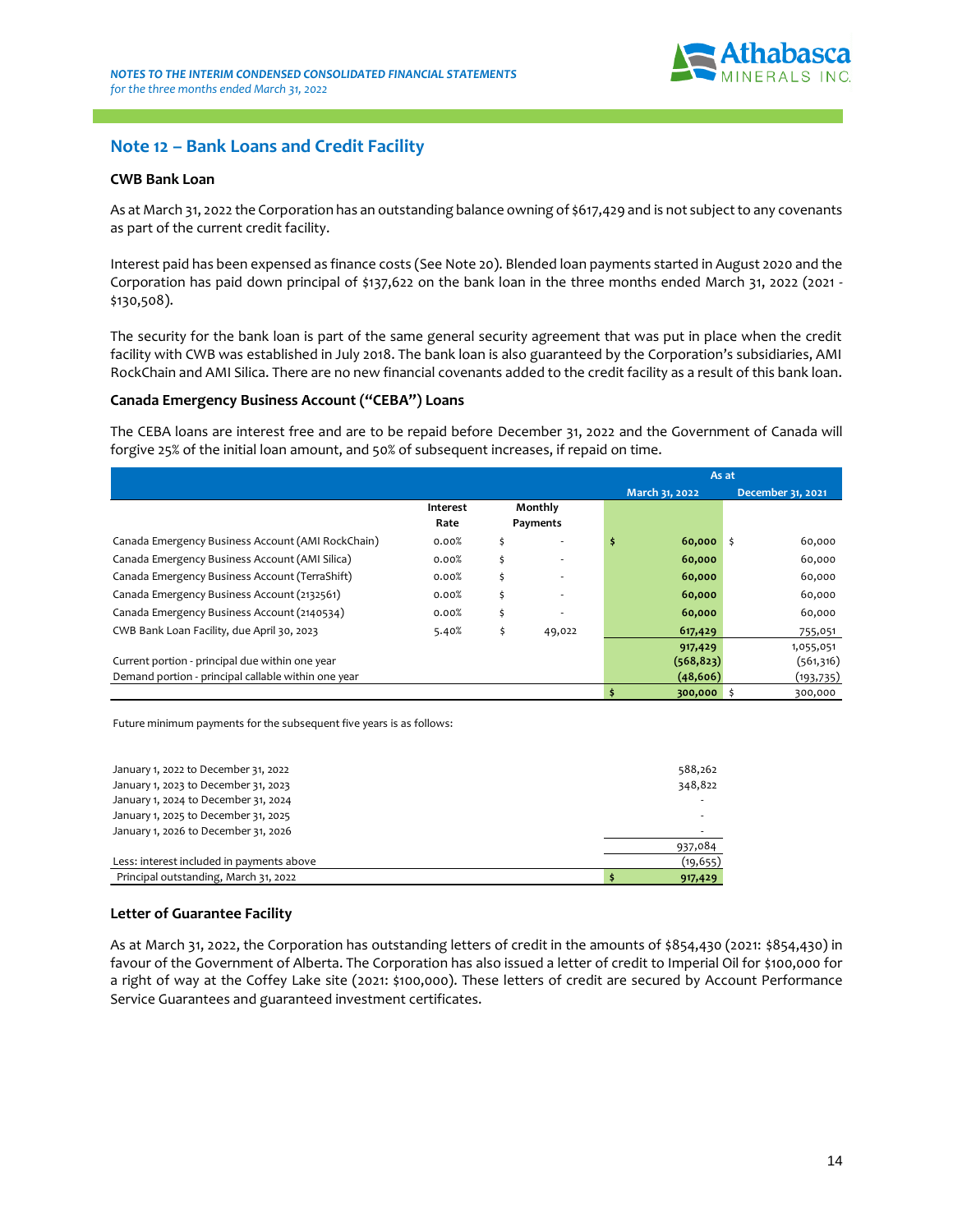

### **Note 12 – Bank Loans and Credit Facility – continued**

#### **Coffey Lake Performance Bond**

In the third quarter of 2020, the Corporation secured a \$500,000 bonding facility through Trisura to be held with the Government of Alberta in place of the \$500,000 that AMI held as restricted cash previously for the Coffey Lake Performance Bond. The \$500,000 bond with Trisura carries a 2% annual interest rate. Security for the bond is based on the appraised value of private lands included in exploration costs and a \$100,000 letter of credit to be held as security for Trisura.

The letters of commercial credit to the benefit of the Government of Alberta for reclamation, decommissioning and restoration are as follows:

|                                            | As at          |              |  |                   |  |  |
|--------------------------------------------|----------------|--------------|--|-------------------|--|--|
| <b>Notes</b>                               | March 31, 2022 |              |  | December 31, 2021 |  |  |
|                                            |                |              |  |                   |  |  |
| Susan Lake pit                             | \$             | $228,540$ \$ |  | 228,540           |  |  |
| Poplar Creek Site, storage yard            |                | 180,000      |  | 180,000           |  |  |
| Emerson pit                                |                | 75,240       |  | 75,240            |  |  |
| Coffey Lake reclamation                    |                | 296,520      |  | 296,520           |  |  |
| Coffey Lake industrial miscellaneous lease |                | 74,130       |  | 74,130            |  |  |
| Coffey Lake performance bond               |                | 100,000      |  | 100,000           |  |  |
|                                            |                | 954,430      |  | 954,430           |  |  |

#### **Credit Card Facility**

The Corporation has access to a corporate credit card facility, up to a maximum of \$20,000 (March 31, 2021: \$20,000). The Corporation has secured its corporate credit card facility with a guaranteed investment certificate of \$20,000 (See Note 8).

#### **Account Performance Service Guarantee**

In July 2021 the Corporation entered into an Account Performance Service Guarantee (APSG) arrangement with Export Development Canada for a maximum aggregate liability of \$1,000,000. The fee rate under the APSG is 0.2225% for financial types of obligations and 0.1692% for non-financial types of obligations. The APSG allowed the Corporation to free up \$956,595 that was previously held as restricted cash, supporting the letters of credit held by the Government of Alberta and issued by CWB.

#### **Railcar Sublease Bond**

As part of the Wisconsin assets acquisition closing on March 3, 2022, AMI Silica LLC arranged a \$5,000,000 bonding facility through Trisura Guarantee Insurance Company ("Trisura") to be held with Schlumberger ("Seller"). The \$5,000,000 bond with Trisura carries a 2.5% annual interest rate, and is to secure the obligations of AMI Silica LLC in connection with the terms and conditions of the Railcar Sublease.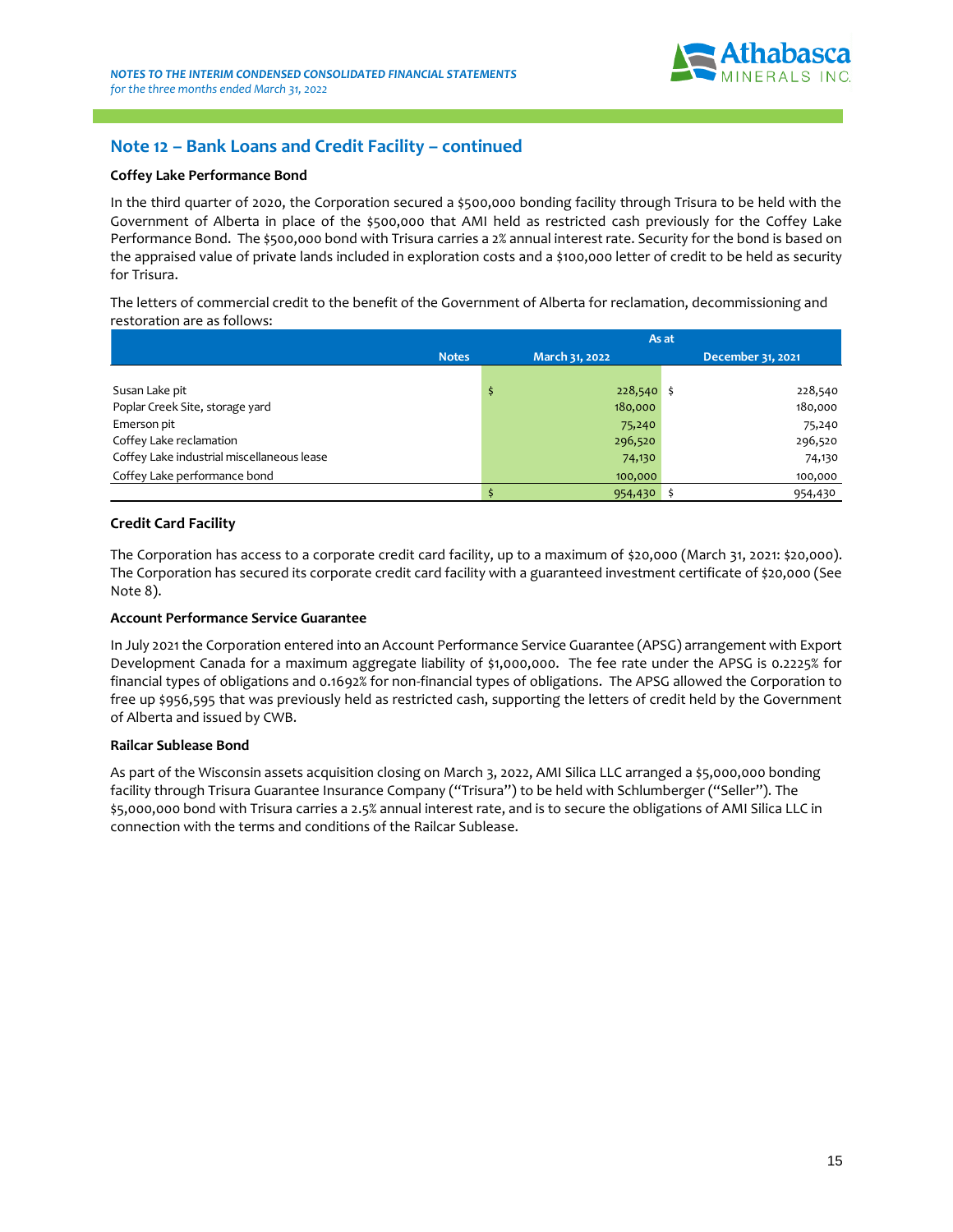

### **Note 13 – Lease Obligations**

|                                                             |               |                       | As at          |  |                   |  |
|-------------------------------------------------------------|---------------|-----------------------|----------------|--|-------------------|--|
|                                                             |               |                       | March 31, 2022 |  | December 31, 2021 |  |
|                                                             |               | Monthly / Quarterly * |                |  |                   |  |
| <b>Finance Leases</b>                                       | Interest Rate | <b>Instalments</b>    |                |  |                   |  |
| EDF Trading LLC Calgary office lease, due December 31, 2022 | 3.680%        | Variable              | $61,631$ \$    |  | 70,603            |  |
| Xerox Photocopier Lease, due May 19, 2024                   | 3.680%        | $816 *$               | 7,171          |  | 7,914             |  |
|                                                             |               |                       | 68,802         |  | 78,517            |  |
| Current portion - principal due within one year             |               |                       | (64, 674)      |  | (73, 618)         |  |
|                                                             |               |                       | 4,128          |  | 4,899             |  |

Future minimum lease payments for the subsequent five years is as follows:

| January 1, 2022 to December 31, 2022                    | 65,906  |
|---------------------------------------------------------|---------|
| January 1, 2023 to December 31, 2023                    | 3,265   |
| January 1, 2024 to December 31, 2024                    | 980     |
| January 1, 2025 to December 31, 2025                    |         |
| January 1, 2026 to December 31, 2026                    |         |
|                                                         | 70,151  |
| Less: interest included in payments above               | (1,349) |
| Lease obligations principal outstanding, March 31, 2022 | 68,802  |

The following is a reconciliation of the change in lease obligations of the Corporation:

|                                           | Total     |
|-------------------------------------------|-----------|
| Lease obligations as at December 31, 2020 | 238,161   |
| Total principal repayments                | (159,644) |
| Lease obligations as at December 31, 2021 | 78,517    |
| Total principal repayments                | (9,715)   |
| Lease obligations as at March 31, 2022    | 68.802    |

### **Note 14 – Environmental Rehabilitation Obligations ("ERO")**

The following is a reconciliation of the environmental rehabilitation obligations of the Corporation:

|                                                                |    | As at |                |                   |  |  |
|----------------------------------------------------------------|----|-------|----------------|-------------------|--|--|
|                                                                |    |       | March 31, 2022 | December 31, 2021 |  |  |
|                                                                |    |       |                |                   |  |  |
| Opening balance, ERO                                           |    | \$    | 2,795,712      | 2,644,503         |  |  |
| Assumption of Environmental Rehabilitation Obligations         | 4  |       | 4,038,629      |                   |  |  |
| Change in estimate recognized in ERO asset                     | 10 |       |                | 6,004             |  |  |
| Change in estimate recognized in other operating expenses      | 19 |       |                | (599)             |  |  |
| Change in discount rate recognized in ERO asset                | 10 |       | (27, 964)      | 16,478            |  |  |
| Change in discount rate recognized in other operating expenses | 19 |       | (12, 888)      | 54,815            |  |  |
| Accretion expense                                              | 19 |       | 17,132         | 74,511            |  |  |
| Closing Balance, ERO                                           |    |       | 6,810,621      | 2,795,712         |  |  |
| Less: Current portion, EROs to be funded within one year       |    |       | (133, 295)     | (133,295)         |  |  |
| <b>Closing Balance, ERO</b>                                    |    |       | 6,677,326      | 2,662,417         |  |  |

Provisions for EROs are recognized for mining activities at the Corporate owned pits and managed public pits. The Corporation assesses its provision for EROs on an annual basis or when new material information becomes available. The estimated undiscounted ERO as at March 31, 2022 is \$6,988,962 (March 31, 2021: \$2,927,238).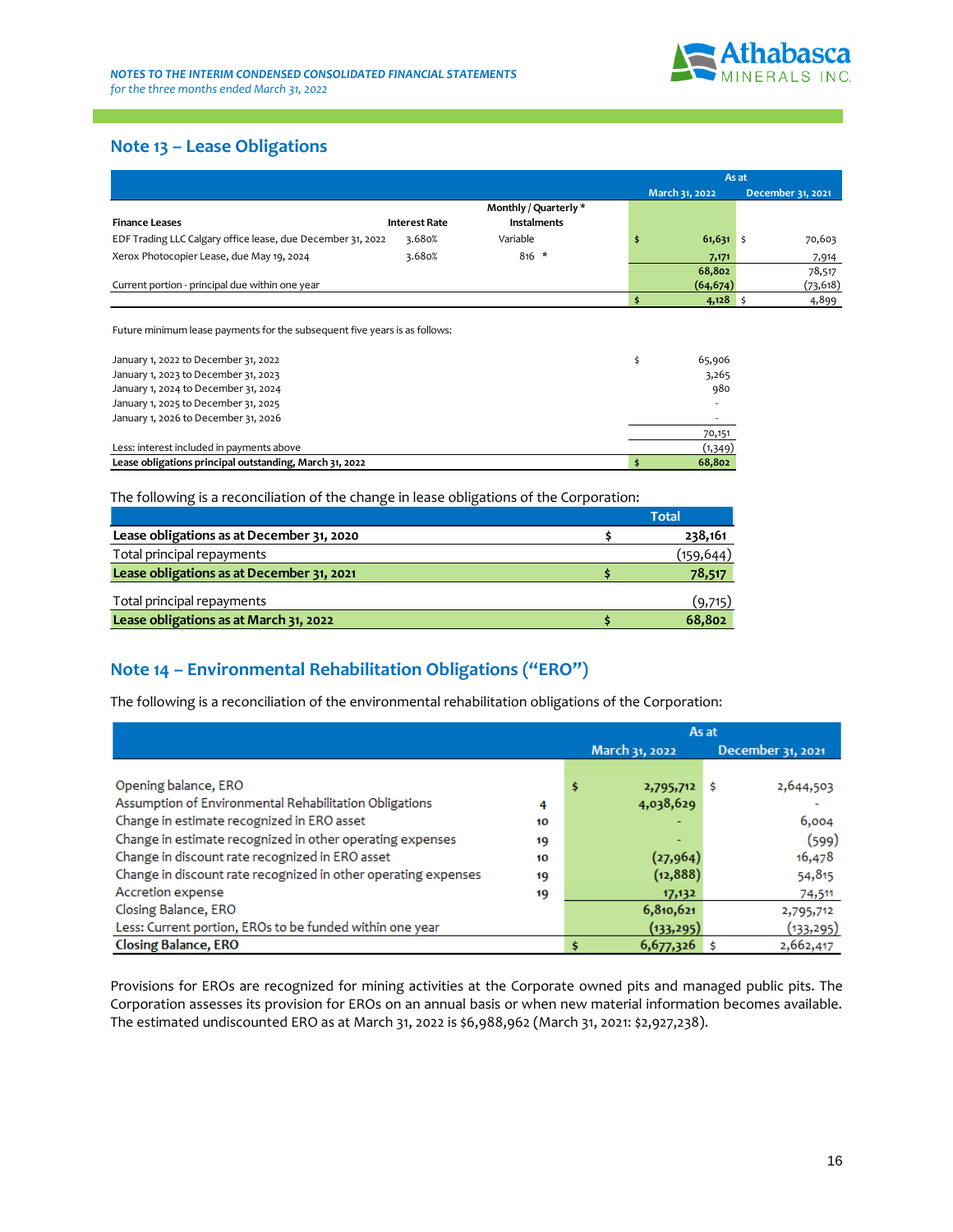

### **Note 14 – Environmental Rehabilitation Obligations ("ERO") - continued**

Total reclamation funded during the three months ended March 31, 2022 was \$nil (year ended December 31,2021: \$nil).

The discount rates used by the Corporation are based on the Government of Canada bond yields for periods comparable to the expected timing of reclamation activities at each site. These rates ranged from 2.31% to 2.82% as at March 31, 2022 (December 31, 2021: 0.49% to 1.97%) depending on the expected timing of reclamation activities. Discount rates and inflation rates both increased in 2022 as compared to 2021. It is expected that reclamation activities for the owned and managed pits and stockpile sites, as well as Susan Lake, will occur between 2022 and 2036 considering the projected production schedules, the timing of reclamation activities included in the respective Conservation and Reclamation Business Plans, as well as the timing of expiration of the related surface materials lease for each property.

Accretion expense is the expense calculated when updating the present value of the ERO provision. This expense increases the liability based on estimated timing of reclamation activities and the discount rate used in the ERO calculations. The accretion expense amounts are included in other operating expenses on the statement of loss and comprehensive loss and are summarized in the respective table in Note 20.

### **Note 15 – Share Capital**

The continuity of the Corporation's outstanding share capital is as follows:

|                                                             | Three months ended March 31, 2022 |               | Year ended December 31, 2021 |            |  |  |  |
|-------------------------------------------------------------|-----------------------------------|---------------|------------------------------|------------|--|--|--|
| <b>Notes</b>                                                | <b>Number of Shares</b>           | <b>Amount</b> | <b>Number of Shares</b>      | Amount     |  |  |  |
| Authorized:                                                 |                                   |               |                              |            |  |  |  |
| An unlimited number of:                                     |                                   |               |                              |            |  |  |  |
| Common voting shares with no par value                      |                                   |               |                              |            |  |  |  |
| Preferred shares, issuable in series                        |                                   |               |                              |            |  |  |  |
| Issued and outstanding, beginning of period                 | 76,964,088 \$                     | 22,971,793    | 59,110,153 \$                | 18,955,877 |  |  |  |
| Shares issued in acquisition of control of related entities | -                                 |               | 6,000,000                    | 1,500,000  |  |  |  |
| Shares issued in payment of royalties                       | ۰                                 | ۰.            | 600,003                      | 150,001    |  |  |  |
| Shares issued and held in escrow                            |                                   |               | 2,200,001                    | 550,000    |  |  |  |
| Issuance of common share units in private placement         | 100,000                           | 32,990        | 7,375,000                    | 1,475,500  |  |  |  |
| Shares issued to contractors/consultants/employees          | ٠                                 |               | 1,421,931                    | 268,812    |  |  |  |
| Common share issuance costs                                 | ٠                                 |               |                              | (11, 145)  |  |  |  |
| Stock options exercised                                     | 81,000                            | 30,677        | 257,000                      | 82,748     |  |  |  |
| Issued and outstanding, end of period                       | 77,145,088                        | 23,035,460    | 76,964,088                   | 22,971,793 |  |  |  |

On February 5, 2021, the Corporation announced the acquisition of control of the numbered Alberta corporations that respectively own the Montney In-Basin Project and the Prosvita Sand Project (Note 14) by securing 100% ownership of each company (i.e., Privco1 & Privco2). These transactions were combined and concluded for \$1 of cash consideration and 8,000,000 common shares at a contract stated value of \$0.25 per common share for a total purchase price of \$2,000,001.

Of the 8,000,000 common shares, 2,000,000 are held in escrow to be released by June 30, 2022, based on the Corporation's discretion. If the Corporation elects not to release the common shares from escrow, then the founding partners will be returned an equivalent pro rata interest in the corporation that owns the Prosvita Sand Project in exchange, at 12.5% interest for the 2,000,000 shares. These shares confer full voting rights upon the founding partners while in escrow.

The Corporation is also using common shares to make one final Annual Minimum Royalty ("AMR") payment for the numbered Alberta corporation that owns the Montney In-Basin Project, consisting of 800,004 common shares at a contract stated value of \$0.25 per share, for a total value of \$200,001, to be released from escrow over three corresponding milestone installments of February 5, 2021, June 30, 2021, and June 30, 2022. These shares confer full voting rights upon the founding partners while in escrow.

#### **Stock options**

The Corporation has issued options to Directors, Officers, employees, and consultants of the Corporation as incentives.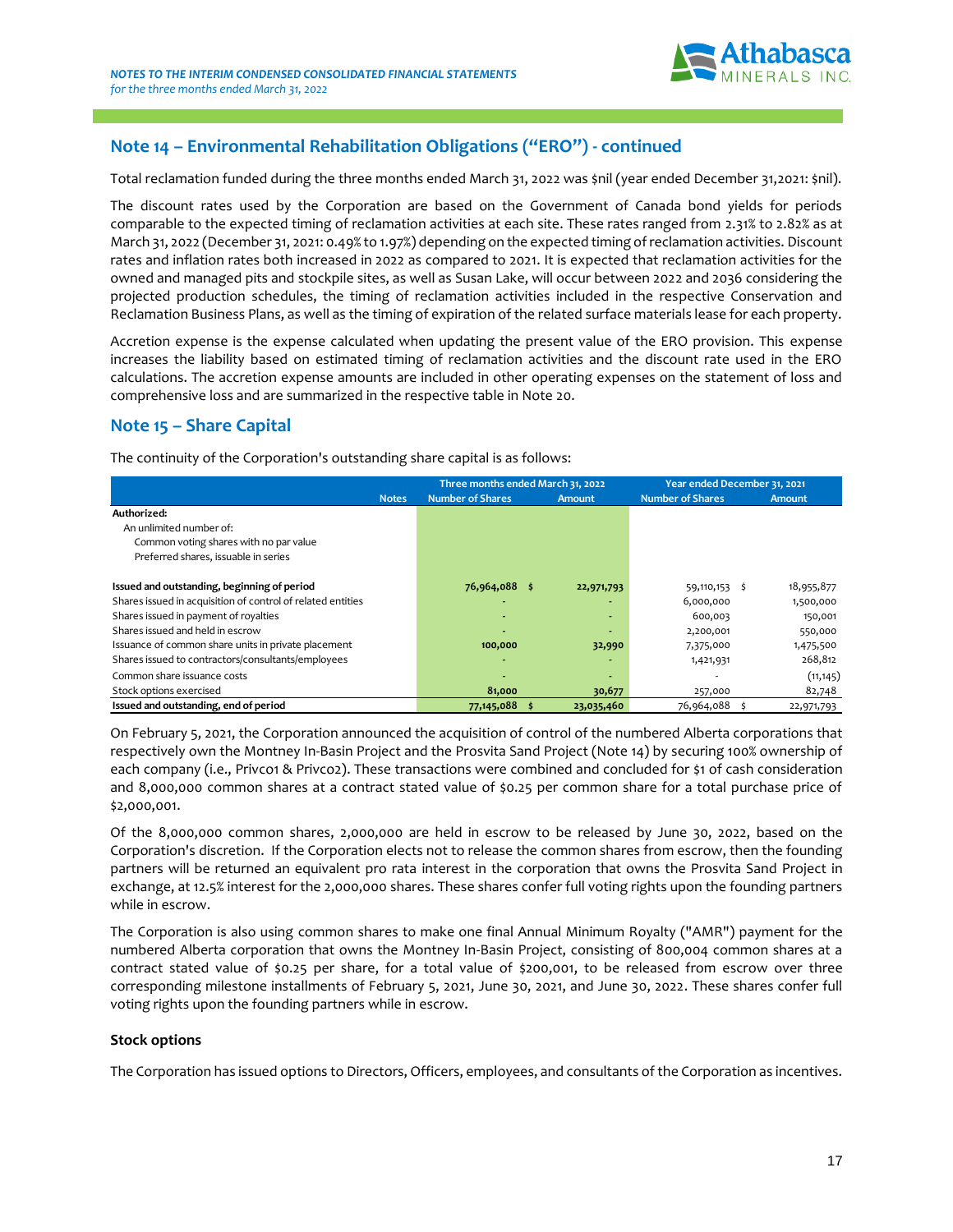

### **Note 15 – Share Capital - continued**

The fair value of the options granted was estimated on the dates of the grant using the Black-Scholes Option Pricing Model.

The fair values of the options granted in the last two years were estimated using the following assumptions:

| <b>Grant Date</b> | $#$ of Options | <b>Exercise Price</b> | <b>Dividend Yield</b> | <b>Expected</b><br><b>Volatility</b> | <b>Risk Free Rate</b><br>of Return | <b>Expected Life</b> | <b>Weighted Average</b><br><b>Fair Value on Grant</b><br><b>Date</b> | Forfeiture<br>Rate |
|-------------------|----------------|-----------------------|-----------------------|--------------------------------------|------------------------------------|----------------------|----------------------------------------------------------------------|--------------------|
| December 14, 2021 | 300,000        | 0.28                  | Nil                   | 92.9%                                | 1.29%                              | 5 years              | 0.20                                                                 | 17.9%              |
| November 23, 2021 | 1,506,000      | 0.21                  | Nil                   | 92.7%                                | 1.57%                              | 5 years              | 0.15                                                                 | 18.1%              |
| April 21, 2021    | 632,400        | 0.24                  | Nil                   | 83.4%                                | 0.94%                              | 5 years              | 0.16                                                                 | 18.8%              |
| November 25, 2020 | 664,800        | 0.14                  | Nil                   | 83.0%                                | 0.45%                              | 5 years              | 0.09                                                                 | 19.7%              |
| April 16, 2020    | 1,009,000      | 0.17                  | Nil                   | 82.2%                                | 0.43%                              | 5 years              | 0.11                                                                 | 19.6%              |

The expected volatility was determined using historical trading data for the Corporation for a period commensurate with the expected life of the options.

#### The continuity of the Corporation's outstanding stock options is as follows:

|                                           | Period ended March 31, 2022 |                                                  | Year ended December 31, 2021 |                                                  |  |  |  |
|-------------------------------------------|-----------------------------|--------------------------------------------------|------------------------------|--------------------------------------------------|--|--|--|
|                                           | <b>Number of Options</b>    | <b>Weighted Average</b><br><b>Exercise Price</b> | <b>Number of Options</b>     | <b>Weighted Average</b><br><b>Exercise Price</b> |  |  |  |
|                                           |                             |                                                  |                              |                                                  |  |  |  |
| Options outstanding, beginning of period: | $5,822,200$ \$              | 0.24                                             | $3,691,800$ \$               | 0.25                                             |  |  |  |
| Issued                                    |                             |                                                  | 2,438,400                    | 0.22                                             |  |  |  |
| Exercised                                 | (81,000)                    | 0.24                                             | (257,000)                    | 0.20                                             |  |  |  |
| Expired or cancelled                      | (120,000)                   | 0.17                                             | (51,000)                     | 0.14                                             |  |  |  |
| Options outstanding, end of period:       | 5,621,200                   | 0.25                                             | 5,822,200                    | 0.24                                             |  |  |  |

Of the 5,621,200 (December 31, 2021: 5,822,200) outstanding stock options, 3,189,000 (December 31, 2021: 3,390,000) options have vested and therefore, were exercisable as at March 31, 2022 at a weighted average exercise price of \$0.25 per share (December 31, 2021: \$0.24 per share).

During the three months ended March 31, 2022, 81,000 options were exercised at an average exercise price of \$0.24 per share for total proceeds of \$30,677. The average share price on the days they were exercised was \$0.34 per share. For the year ended December 31, 2021, 257,000 options were exercised at an average exercise price of \$0.22 per share with an average share price on the days they were exercised of \$0.26 per share.

The Corporation's stock option plan provides that the Board of Directors may from time to time, in its discretion, grant to Directors, Officers, employees and consultants of the Corporation, or any subsidiary of the Corporation, the option to purchase common shares.

The stock option plan provides for a floating maximum limit of 10% of the outstanding common shares, as permitted by the policies of the TSX Venture Exchange. Options may be exercisable for up to ten years from the date of grant, but the Board of Directors has the discretion to grant options that are exercisable for a shorter period. The outstanding stock option grants were issued with an exercisable period of five years from the date of grant. Options under the stock option plan are not transferable or assignable.

Pursuant to the stock option plan, options must be exercised within thirty days following termination of employment or cessation of the optionee's position with the Corporation, or such other period established by the Board of Directors, provided that if the cessation of office, directorship, consulting arrangement or employment was by reason of death or disability, the option may be exercised within one year, subject to the expiry date.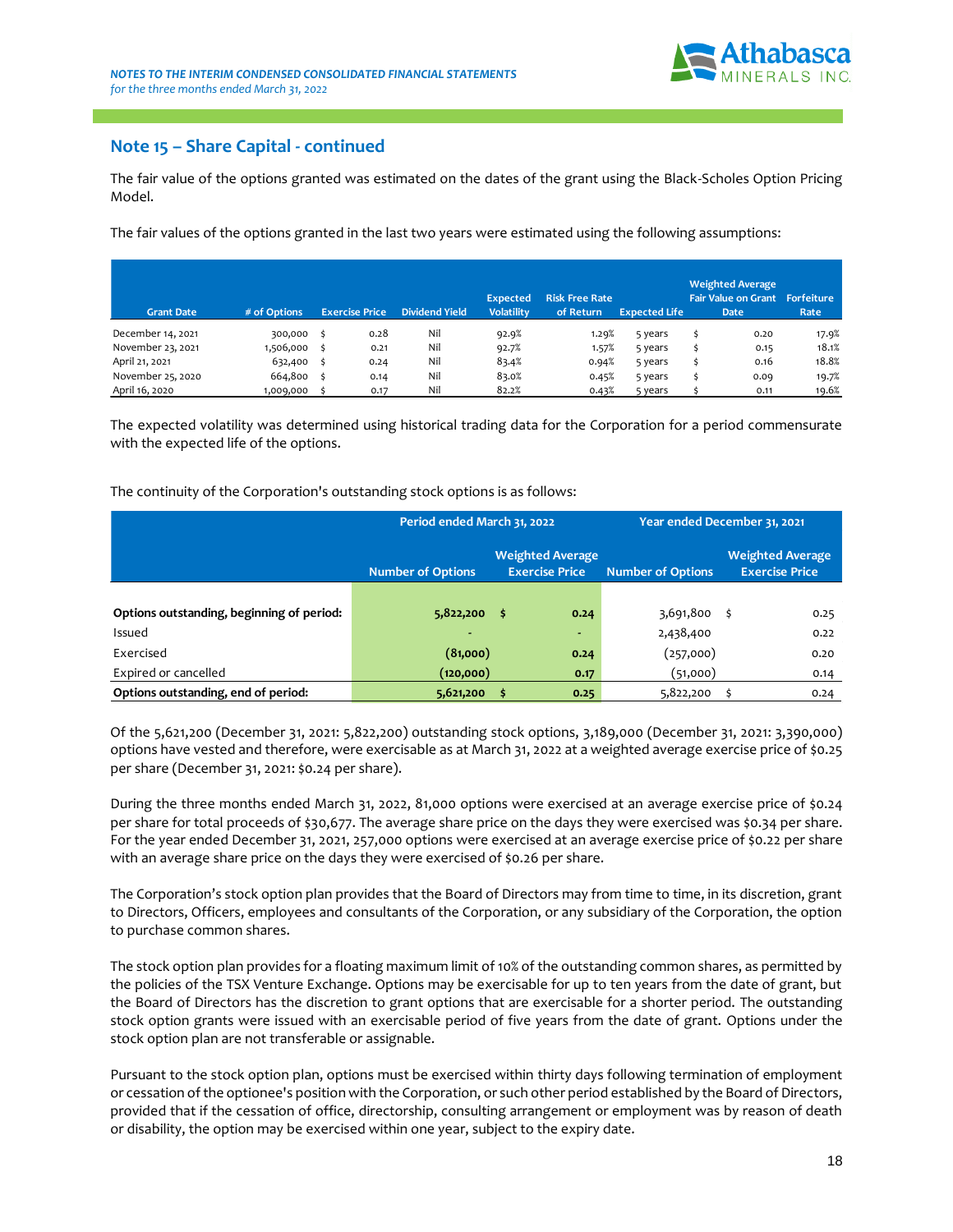

### **Note 15 – Share Capital – continued**

The Corporation's outstanding stock options are as follows:

|                    |                       | As at          |                   |  |
|--------------------|-----------------------|----------------|-------------------|--|
|                    |                       | March 31, 2022 | December 31, 2021 |  |
| <b>Expiry Date</b> | <b>Exercise Price</b> |                |                   |  |
|                    |                       |                |                   |  |
| January 13, 2022   | 0.24                  |                | 75,000            |  |
| June 4, 2023       | 0.17                  | 300,000        | 300,000           |  |
| September 13, 2023 | 0.30                  | 100,000        | 100,000           |  |
| November 23, 2023  | 0.26                  | 350,000        | 350,000           |  |
| January 9, 2024    | 0.28                  | 140,000        | 140,000           |  |
| May 22, 2024       | 0.57                  | 270,000        | 270,000           |  |
| June 24, 2024      | 0.65                  | 120,000        | 120,000           |  |
| August 20, 2024    | 0.64                  | 30,000         | 30,000            |  |
| December 6, 2024   | 0.33                  | 470,000        | 470,000           |  |
| December 19, 2024  | 0.28                  | 15,000         | 15,000            |  |
| April 16, 2025     | 0.17                  | 787,000        | 907,000           |  |
| November 25, 2025  | 0.14                  | 606,800        | 606,800           |  |
| April 21, 2026     | 0.24                  | 626,400        | 632,400           |  |
| November 23, 2026  | 0.21                  | 1,506,000      | 1,506,000         |  |
| December 14, 2026  | 0.28                  | 300,000        | 300,000           |  |
|                    |                       | 5,621,200      | 5,822,200         |  |

The weighted average remaining contractual life of the options outstanding is 3.40 years (December 31, 2021: 3.53 years).

#### **Restricted Share Unit ("RSUs") and Deferred Share Units ("DSUs")**

On April 4, 2019, the Corporation adopted Restricted Share Unit ("RSU") and Deferred Share Unit ("DSU") plans. No RSUs have been granted yet.

|                                   |                                 | Period ended March 31, 2022              |                          |                                          |                          | Year ended December 31, 2021             |                                 |                                          |  |  |
|-----------------------------------|---------------------------------|------------------------------------------|--------------------------|------------------------------------------|--------------------------|------------------------------------------|---------------------------------|------------------------------------------|--|--|
|                                   | <b>Number of</b><br><b>DSUs</b> | Weighted<br><b>Average Fair</b><br>Value | Number of<br><b>RSUs</b> | Weighted<br><b>Average Fair</b><br>Value | Number of<br><b>DSUs</b> | Weighted<br><b>Average Fair</b><br>Value | <b>Number of</b><br><b>RSUs</b> | Weighted<br><b>Average Fair</b><br>Value |  |  |
|                                   |                                 |                                          |                          |                                          |                          |                                          |                                 |                                          |  |  |
| Outstanding, beginning of period: | 1,227,000                       | 0.22<br>-\$                              | $\sim$                   | $\sim$                                   | 1,227,000                | 0.15                                     | $\sim$                          |                                          |  |  |
| Issued                            |                                 | <b>.</b>                                 |                          | $\sim$                                   |                          |                                          | $\sim$                          |                                          |  |  |
| Expired or cancelled              |                                 | ۰                                        |                          | $\sim$                                   |                          | $\overline{\phantom{a}}$                 | $\overline{\phantom{a}}$        |                                          |  |  |
| Outstanding, end of period:       | 1,227,000                       | 0.23<br>- 5                              | $\sim$                   | <b>.</b>                                 | 1,227,000                | 0.22                                     | $\sim$                          |                                          |  |  |

During the three months ended March 31, 2022, no DSUs were granted to Directors, Officers, and employees of the Corporation (December 31, 2021: nil). DSUs vest one-third on the first, second, and third (annual) anniversary of the date of grant based on continued tenure of the participant.

Of the 1,227,000 (December 31, 2021: 1,227,000) outstanding DSUs, 737,000(December 31, 2021: 737,000) DSUs have vested.

The fair value of the DSU liability of \$279,554 (December 31, 2021: \$266,179), which is based on the closing price of the Corporation's shares on the TSX Venture Exchange as of March 31, 2022 and an expected forfeiture rate of 19.97%, is included in accounts payable and accrued liabilities in the consolidated statements of financial position. Any change to the fair value of the liability is included in share-based compensation expense in the consolidated statements of loss and comprehensive loss.

The value of the vested DSUs are redeemable by the participant following resignation, retirement, or death. The fair value of the DSUs redeemed is equal to the market price of the Corporation's shares and are payable in the form of cash, less applicable withholding taxes.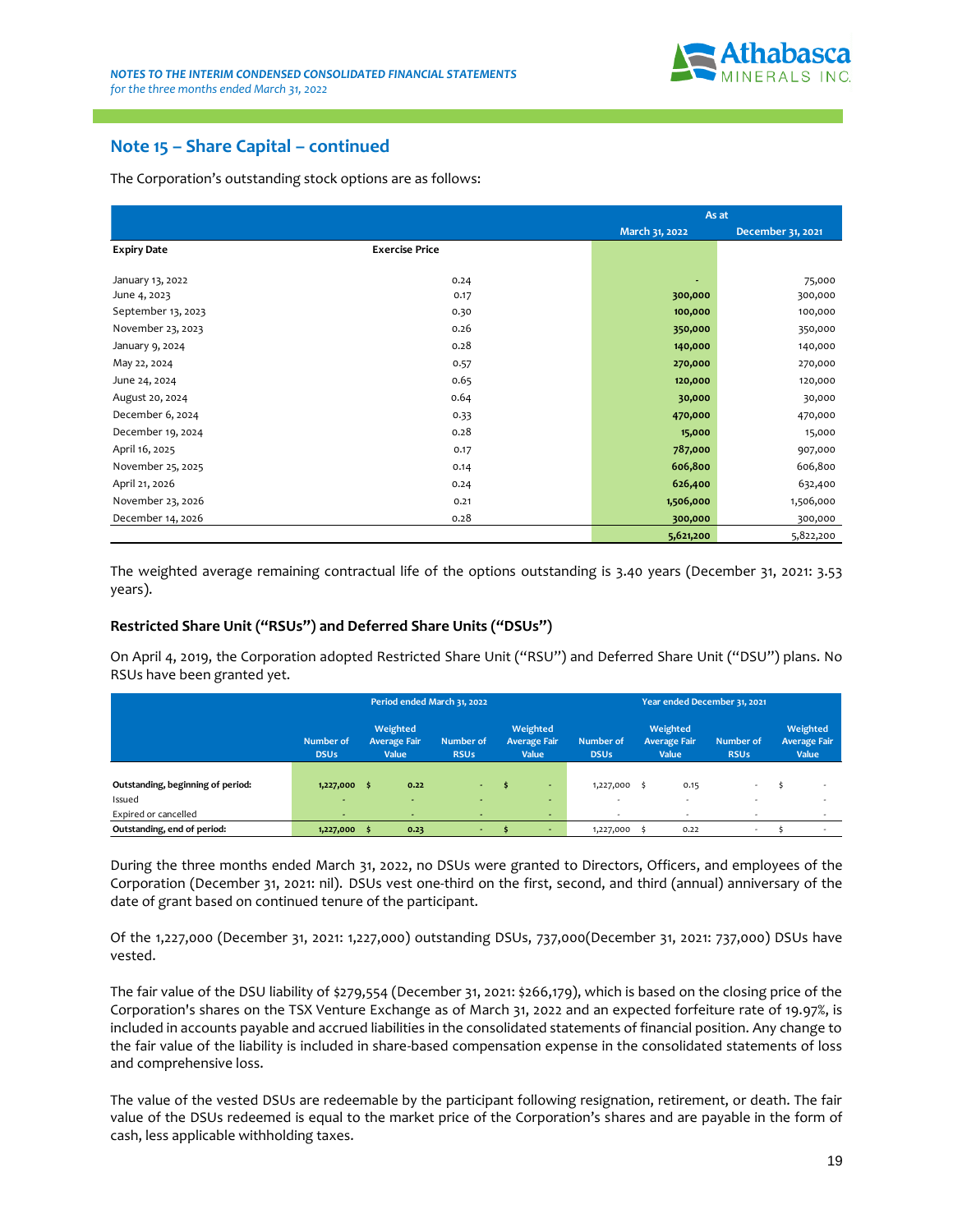

### **Note 15 – Share Capital – continued**

The stock option plan provides for a floating maximum limit of 10% of the outstanding common shares, as permitted by the policies of the TSX Venture Exchange. The ESP, RSU and DSU plans provides for a defined maximum limit each of 2% of the outstanding common shares, as permitted by the policies of the TSX Venture Exchange.

Share-based compensation expense is comprised of the following:

|                                  | Three months ended March 31, |        |  |        |  |
|----------------------------------|------------------------------|--------|--|--------|--|
|                                  |                              | 2022   |  | 2021   |  |
|                                  |                              |        |  |        |  |
| Stock options                    |                              | 52,140 |  | 41,667 |  |
| Deferred share units             |                              | 13,375 |  | 25,855 |  |
| Share-based compensation expense |                              | 65,515 |  | 67,522 |  |

Share-based compensation expense in the consolidated statements of income (loss) and comprehensive income (loss) for the three months ended March 31, 2022 includes \$17,456 to Directors, \$60,050 to Officers, and (\$11,991) to employees (three months ended March 31, 2021: \$12,892 to Directors, \$43,757 to Officers, and \$10,873 to employees).

#### **Net Income (Loss) and Diluted Income (Loss) Per Common Share**

The treasury stock method is used to calculate diluted income (loss) per share, and under this method options that are anti-dilutive are excluded from the calculation of diluted income (loss) per share. The following tables shows the total income and comprehensive income per common share, diluted for the three months ended March 31, 2022 and March 31, 2021.

|                                                                     | Three months ended March 31, |  |            |  |
|---------------------------------------------------------------------|------------------------------|--|------------|--|
|                                                                     | 2022                         |  | 2021       |  |
| <b>Basic loss per share</b>                                         |                              |  |            |  |
| Total comprehensive income (loss)                                   | 22,286,022                   |  | (601, 912) |  |
|                                                                     |                              |  |            |  |
| Weighted average number of common shares outstanding                | 77,122,210                   |  | 63,372,377 |  |
| Total comprehensive income (loss) per common share, basic           | 0.289                        |  | (0.009)    |  |
|                                                                     |                              |  |            |  |
| Diluted income (loss) per share                                     |                              |  |            |  |
| Total comprehensive income (loss)                                   | 22,286,022                   |  | (601, 912) |  |
|                                                                     |                              |  |            |  |
| Weighted average number of common shares outstanding                | 77,122,210                   |  | 63,372,377 |  |
| Effect of dilutive stock options and warrants                       | 1,415,496                    |  |            |  |
| Weighted average number of common shares outstanding after dilution | 78,537,706                   |  | 63,372,377 |  |
| Total comprehensive income (loss) per common share, diluted         | \$<br>0.284                  |  | (0.009)    |  |

### **Note 16 – Related Party Transactions**

The Corporation's related parties include four independent Directors, the Chief Executive Officer, the Chief Financial Officer, the Chief Operations Officer, AMI RockChain Inc., AMI Silica Inc., TerraShift Engineering Ltd., the numbered Alberta corporation that owns the Montney In-Basin Project, and the numbered Alberta corporation that owns the Prosvita Sand Project.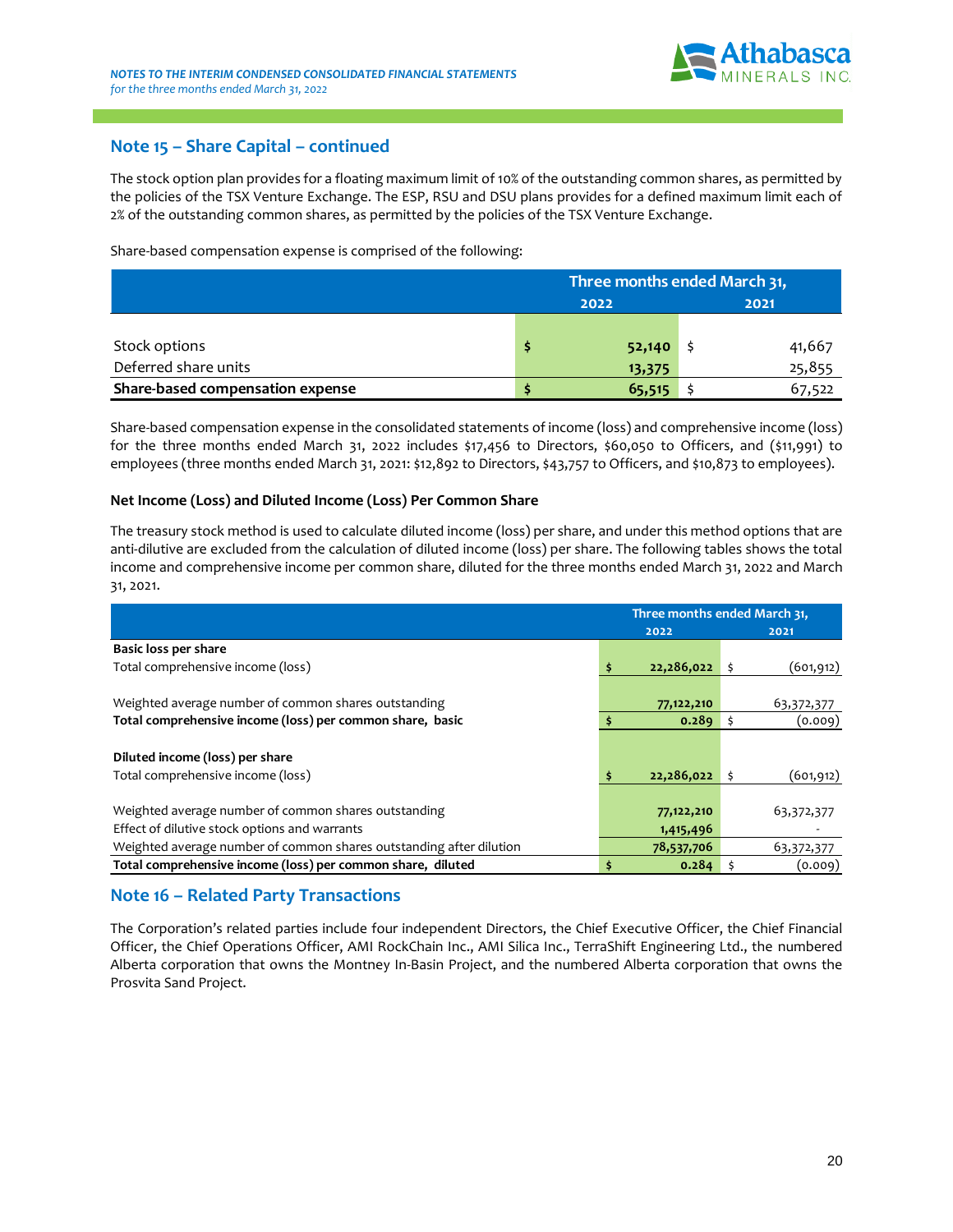

### **Note 16 – Related Party Transactions - continued**

The remuneration earned by the Directors was as follows:

|                          | Three months ended March 31, |        |  |        |  |
|--------------------------|------------------------------|--------|--|--------|--|
|                          |                              | 2022   |  | 2021   |  |
| Directors:               |                              |        |  |        |  |
| Directors fees           |                              | 42,000 |  | 37,800 |  |
| Share-based compensation |                              | 17,456 |  | 13,432 |  |
|                          |                              | 59,456 |  | 51,232 |  |

The Directors fees are paid on a quarterly basis. All related party transactions were in the normal course of operations and were measured at the amount of consideration established and agreed to by the related parties.

All related party transactions were in the normal course of operations and were measured at the amount of consideration established and agreed to by the related parties.

### **Note 17 – Compensation of Key Management**

The remuneration paid to named Officers were as follows:

|                                                 | Three months ended March 31, |         |  |         |  |  |
|-------------------------------------------------|------------------------------|---------|--|---------|--|--|
|                                                 |                              | 2022    |  | 2021    |  |  |
| Salaries and other benefits including severance |                              | 163,247 |  | 140,498 |  |  |
| Share-based compensation                        |                              | 60,050  |  | 43,757  |  |  |
|                                                 |                              | 223,297 |  | 184,255 |  |  |

### **Note 18 – Financial Instruments**

#### **Classification**

The Corporation's financial instruments consist of the following:

| <b>Financial statement item</b>                                                      | <b>Classification</b>              |
|--------------------------------------------------------------------------------------|------------------------------------|
| Cash                                                                                 | Amortized cost                     |
| Trade and other receivables                                                          | Amortized cost                     |
| Amounts due from related entities                                                    | Amortized cost                     |
| Long-term deposits                                                                   | Amortized cost                     |
| Restricted cash                                                                      | Amortized cost                     |
| Accounts payable and accrued liabilities                                             | Amortized cost                     |
| Bank loans                                                                           | Amortized cost                     |
| Deferred share unit liability (included in Accounts payable and accrued liabilities) | Fair value through profit and loss |

#### **Fair Value**

Due to the short-term nature of cash, trade and other receivables, as well as accounts payable and accrued liabilities, and the carrying value of these financial instruments approximate their fair value.

The fair value of restricted cash approximates the carrying values as they are at the market rate of interest. Long-term deposits are refundable. The fair values of the long-term deposits are not materially different from their carrying value.

The fair value of bank loans approximate their carrying value as they are at market rates of interest.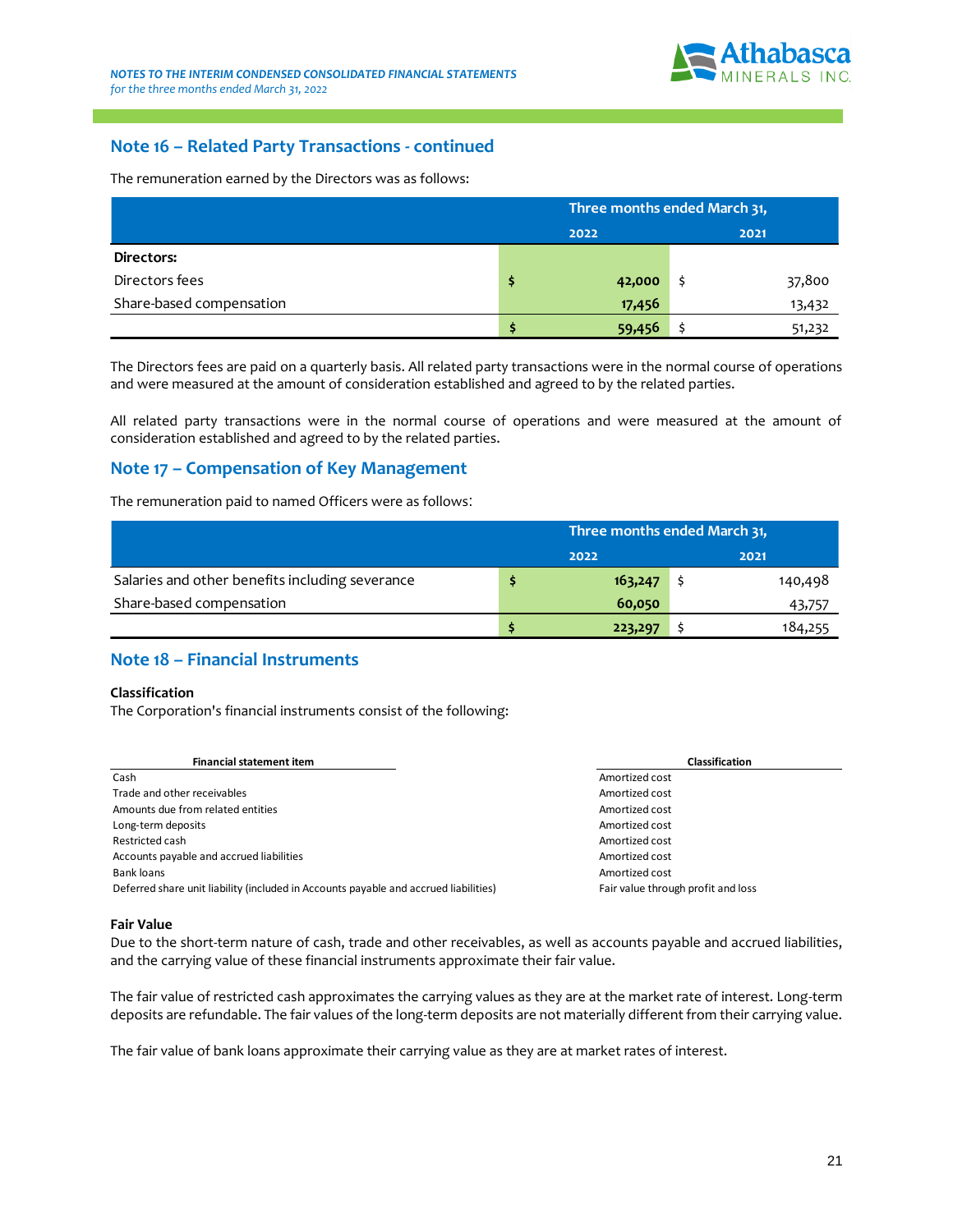

### **Note 18 – Financial Instruments – continued**

The deferred share unit liability is the only financial instrument measured at fair value on a recurring basis. The deferred share unit liability is a Level 2 fair value hierarchy measurement. There were no transfers between Level 1, 2, or 3 of the fair value hierarchy for the three months ended March 31, 2021 (December 31, 2021: none).

#### **Credit Risk**

Financial instruments that potentially subject the Corporation to credit risk consist primarily of cash, restricted cash, trade and other receivables, and long-term deposits. The Corporation's maximum credit risk at December 31, 2021 is the carrying value of these financial assets.

Credit risk associated with cash and restricted cash is minimized substantially by ensuring that these financial assets are placed with major financial institutions that have been accorded strong investment grade rating. Long-term deposits are held with the Government of Alberta thus minimizing their credit risk.

On an ongoing basis, the Corporation monitors the financial condition of its customers with all information available. The Corporation reviews the credit worthiness of all new customers and sets credit limits accordingly in order to minimize the Corporation's exposure to credit losses. The Corporation requires any customers deemed to be high-risk to prepay for aggregate prior to taking delivery.

The aging summary for trade and other receivables is as follows:

|                         | Current   |  | 60-90 days | $>$ 90 days |         |  | <b>Total</b> |
|-------------------------|-----------|--|------------|-------------|---------|--|--------------|
| As at March 31, 2022    | 5,531,232 |  | 28,218     |             | 106,285 |  | 5,665,735    |
| As at December 31, 2021 | 1,159,442 |  | 129,044    |             | 3,158   |  | 1,291,644    |

Three customers owing greater than 10% of the accounts receivable total balance accounted for 47% of the Corporation's accounts receivable as at March 31, 2022 (2021: one customer accounted for 80%).

#### **Liquidity Risk**

Liquidity risk is the risk that the Corporation will not be able to meet its financial obligations as they fall due. The Corporation manages liquidity risk through budgeting and forecasting cash flows to ensure it has enough cash to meet its short-term requirements for operations, business development and other contractual obligations.

As at March 31, 2022, the Corporation has enough working capital to fund ongoing operations and meet its liabilities when they come due. Accordingly, the Corporation is not exposed to significant liquidity risk. The Corporation's financial liabilities include accounts payable and accrued liabilities, income taxes payable, and the bank loans and lease obligations, including interest.

The expected remaining contractual maturities of the Corporation's financial liabilities, including interest where applicable, are shown in the following table:

|                                          | As at March 31, 2022 |  |                          |  |                          |  |           |
|------------------------------------------|----------------------|--|--------------------------|--|--------------------------|--|-----------|
|                                          | $0 - 1$ year         |  | $2 - 3$ years            |  | $4 - 5$ years            |  | Total     |
|                                          |                      |  |                          |  |                          |  |           |
| Accounts payable and accrued liabilities | 7,172,351 \$         |  |                          |  | $\overline{\phantom{0}}$ |  | 7,172,351 |
| Income taxes payable                     | 64,408               |  | $\overline{\phantom{a}}$ |  | $\overline{\phantom{a}}$ |  | 64,408    |
| Bank loans, including interest           | 588,262              |  | 348,822                  |  | ۰                        |  | 937,084   |
| Lease obligations, including interest    | 65,906               |  | 4,245                    |  | $\overline{\phantom{0}}$ |  | 70,151    |
| <b>Total</b>                             | 7,890,927            |  | 353,067                  |  |                          |  | 8,243,994 |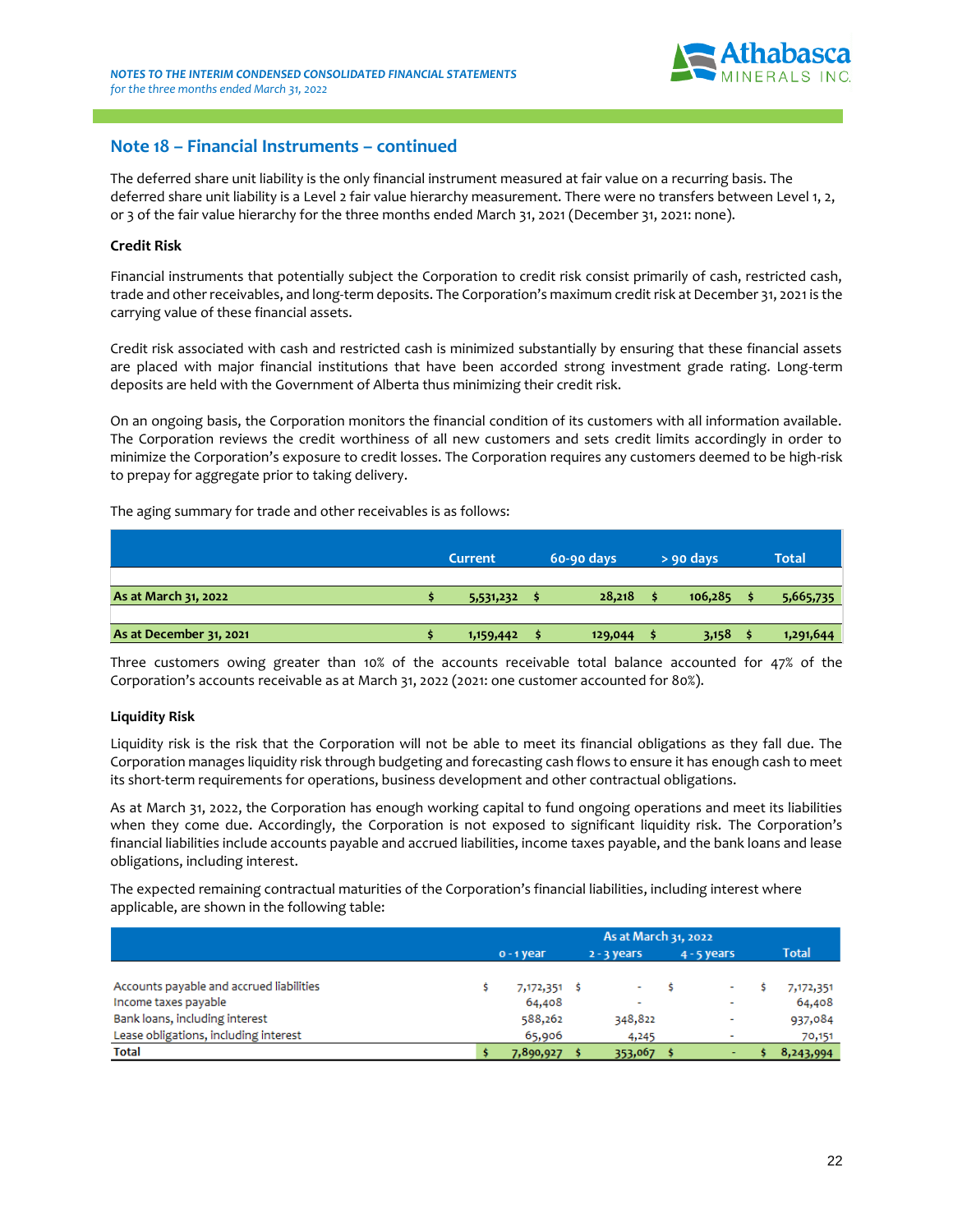

### **Note 19 – Capital Disclosures**

|                                           |              | As at |                |                    |  |  |  |
|-------------------------------------------|--------------|-------|----------------|--------------------|--|--|--|
|                                           | <b>Notes</b> |       | March 31, 2022 | December 31, 2021  |  |  |  |
| Total equity attributable to shareholders |              | \$    | 37,541,495     | \$<br>15, 151, 277 |  |  |  |
| Total borrowings                          |              |       |                |                    |  |  |  |
| Bank loans                                | 11           |       | 917,429        | 1,055,051          |  |  |  |
| Lease obligations                         | 12           |       | 68,802         | 78,517             |  |  |  |
| Cash                                      |              |       | (528, 522)     | (2,517,433)        |  |  |  |
| <b>Total managed capital</b>              |              | \$    | 37,999,204     | 13,767,412<br>\$   |  |  |  |

The capital of the Corporation consists of items included in equity and debt, net of cash.

The Corporation's objective when managing capital is to provide enough capital to cover normal operating and capital expenditures. In order to maintain or adjust the capital structure, the Corporation may issue debt, purchase shares for cancellation pursuant to normal course issuer bids or issue new shares.

### **Note 20 – Supplemental Statement of Income (Loss) and Comprehensive Income (Loss) Disclosures**

A large portion of the Corporation's aggregate sales and aggregate management services revenue typically come from a small group of major customers. Any customer who represents more than 10% of the Corporation's revenue for the respective period is considered a major customer. During the three months ended March 31, 2022, 77% of sales were made to 4 major customers (2021: 62% to two customers).

Finance costs are comprised of the following:

|                               |              | Three months ended March 31, |           |  |  |  |  |
|-------------------------------|--------------|------------------------------|-----------|--|--|--|--|
|                               | <b>Notes</b> | 2022                         | 2021      |  |  |  |  |
| Interest on bank loans        | 15           | (9, 445)                     | (16, 558) |  |  |  |  |
| Interest on lease obligations | 16           | (101)                        | (3, 683)  |  |  |  |  |
|                               |              | (9, 546)                     | (20,241)  |  |  |  |  |

Total lease payments, including principal and interest, for the three months ended March 31, 2022 was \$9,816 (2021: \$52,733). See Note 13 for additional information.

Total payments on the CWB loan, including interest, for the three months ended March 31, 2022 was \$147,066 (2021: \$147,066). See Note 12 for additional information.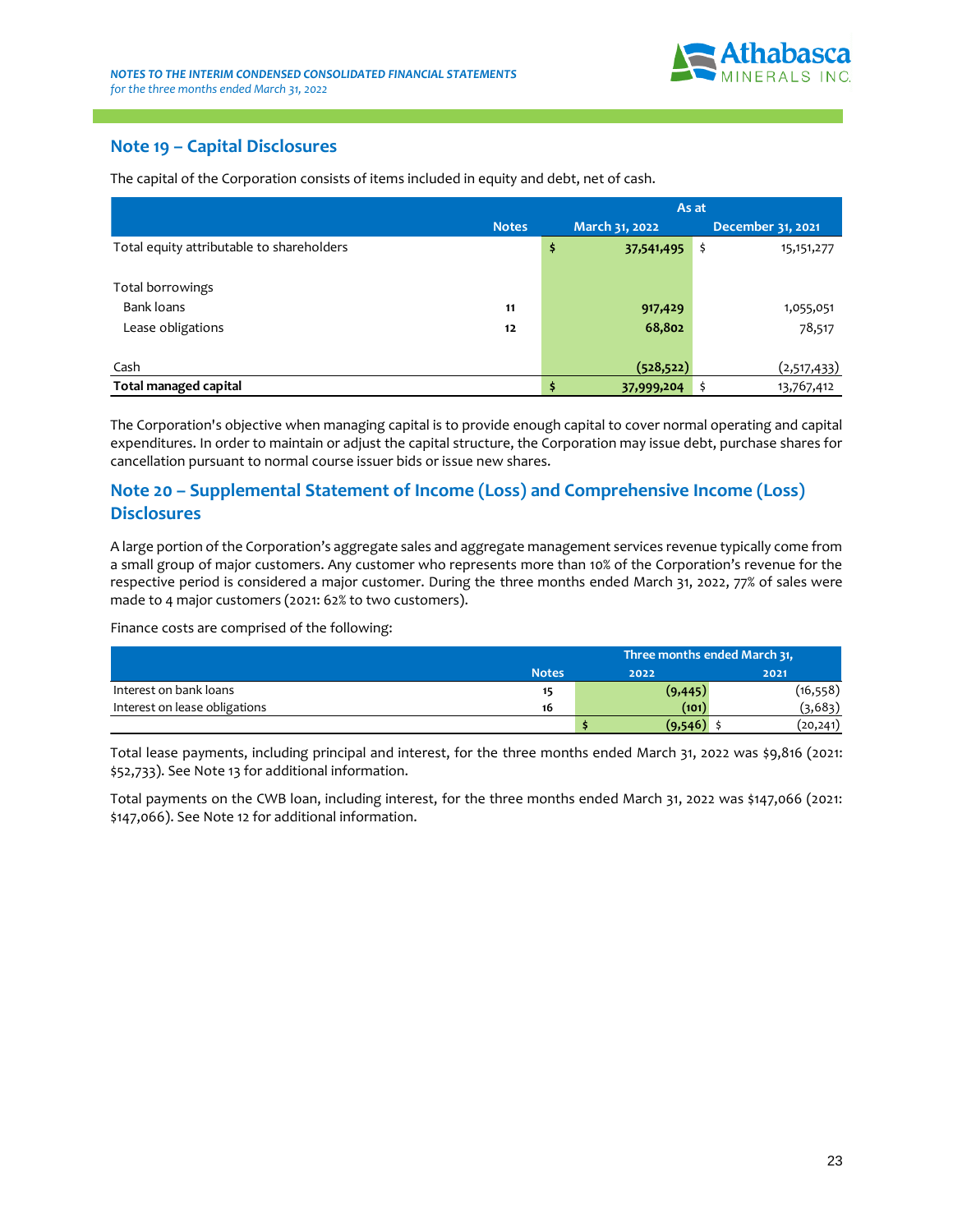

### **Note 20 – Supplemental Statement of Income (Loss) and Comprehensive Income (Loss) Disclosures – continued**

Other operating income (expenses) are comprised of the following:

|                                                                   |              | Three months ended March 31, |            |
|-------------------------------------------------------------------|--------------|------------------------------|------------|
|                                                                   | <b>Notes</b> | 2022                         | 2021       |
| Amortization of contract costs                                    | 9            | (8,089)                      | (7, 8, 34) |
| Amortization of ERO assets                                        | 10           | (8,620)                      | (2, 545)   |
| Amortization of resource property lease costs                     | 10           | (2,780)                      | (2,780)    |
| Change in estimate for ERO recognized in other operating expenses | 13           |                              | 14,682     |
| Change in discount rate recognized in other operating expenses    | 13           | 12,888                       | 32,154     |
| Accretion of ERO liability                                        | 13           | (17, 132)                    | (14, 205)  |
|                                                                   |              | (23,733)                     | 19,472     |

Other non-operating income is comprised of the following:

|                                            | Three months ended March 31, |         |  |  |  |
|--------------------------------------------|------------------------------|---------|--|--|--|
| <b>Notes</b>                               | 2022                         | 2021    |  |  |  |
| Gain on disposal of property and equipment |                              | 50,000  |  |  |  |
| Camp rental income                         | 15,000                       | 30,297  |  |  |  |
| Covid 19 rent subsidy and other            | 857                          | 21,147  |  |  |  |
| Foreign exchange loss                      | $\overline{\phantom{0}}$     | 250     |  |  |  |
|                                            | 15,857                       | 101,694 |  |  |  |

The following table shows the total employee benefit expenses for the period:

|                           | Three months ended March 31, |         |  |  |  |  |
|---------------------------|------------------------------|---------|--|--|--|--|
|                           | 2022                         | 2021    |  |  |  |  |
|                           |                              |         |  |  |  |  |
| Employee benefit expenses | 960,323                      | 617,134 |  |  |  |  |

Employee benefit expenses include wages, salaries, bonuses, and group benefit premiums, as well as Canada Pension Plan, Employment Insurance and Workers' Compensation Board contributions. Employee benefit expenses are included in both operating costs and general and administrative expenses in the consolidated statements of loss and comprehensive loss.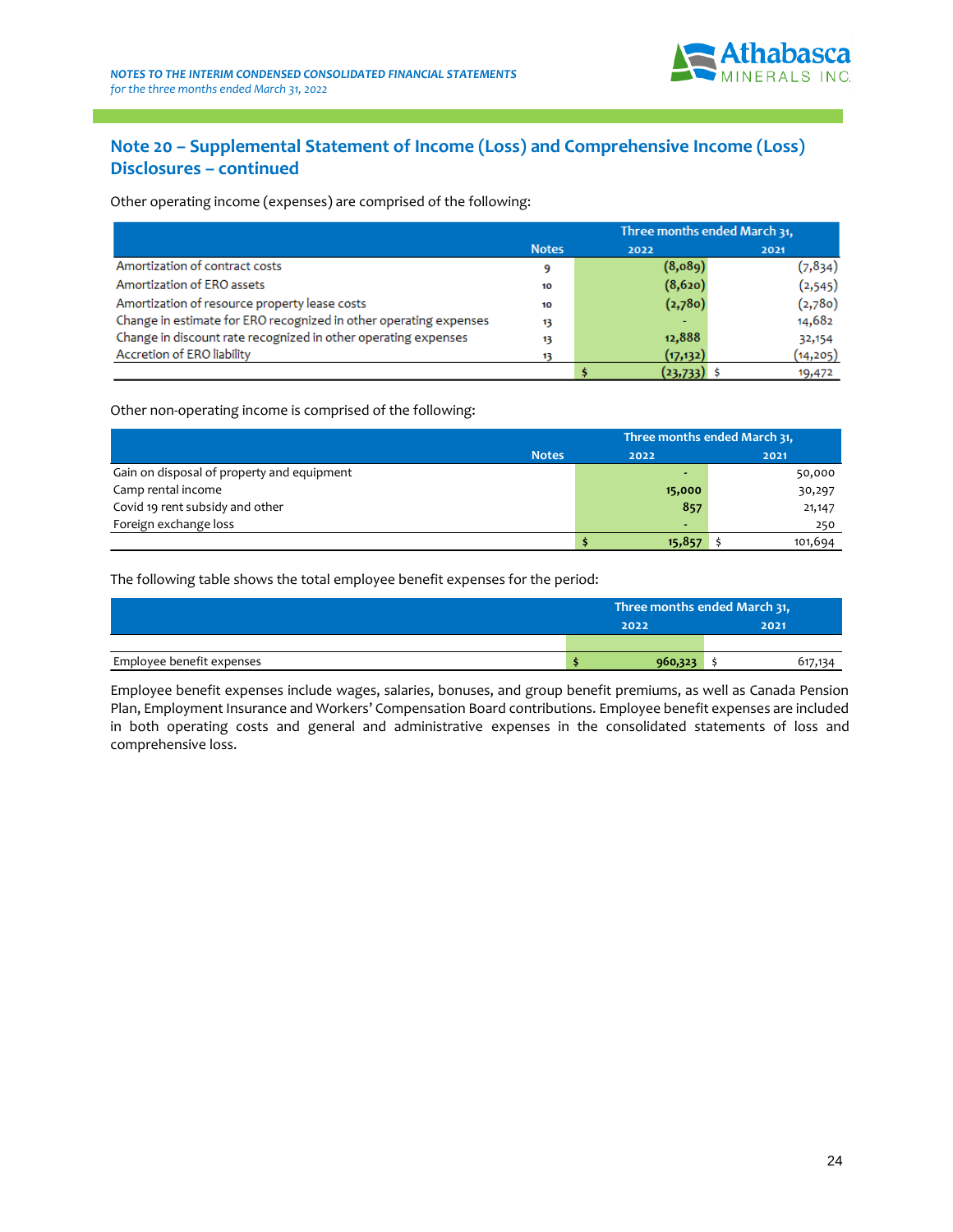

### **Note 21 – Segmented Reporting**

Reportable segments are determined based on the corporate structure and operations in accordance with the Corporation's accounting policies. Specifically, an operating segment should have separate financial information available, with management review of financial information. The operating segment should engage in business activities where it earns revenue and incurs expenses. While a reporting segment should have revenue which is 10% or more of combined revenue; assets which are 10% or more of combined assets; and an absolute amount of reporting profit or loss that is 10% or more or reported profit of all operating segments. Using this guidance, the Corporation has reported the Terrashift operations as a separate segment.

Gross loss includes adjustments for general and administrative expenses, share based compensation, other operating expenses, finance costs, non-operating income, interest income, and income taxes in order to arrive at total loss and comprehensive loss, of which most of these expenses are incurred by the AMI Aggregates or Corporate segments. Gross loss is therefore a better basis for measuring the performance of the Corporation.

The "Corporate & Eliminations" segment represents services provided by RockChain and TerraShift to other segments and is disclosed for reconciliation purposes only. The numbered Alberta corporations that respectively own the Montney In-Basin Project and the Prosvita Sand Project are included in the AMI Silica segment.

The summary of key financial information by reportable segment for the year ended March 31, 2022 (along with comparative information for 2021) is as follows:

|                                      | AMI Aggregates | <b>AMI RockChain</b> |             | <b>AMI Silica</b> |                |              | <b>TerraShift</b> | <b>Corporate &amp; Eliminations</b> |                                                     | Consolidated |                |              |
|--------------------------------------|----------------|----------------------|-------------|-------------------|----------------|--------------|-------------------|-------------------------------------|-----------------------------------------------------|--------------|----------------|--------------|
| For the three months ended March 31. | 2022           | 2021                 | 2022        | 2021              | 2022           | 2021         | 2022              | 2021                                | 2022                                                | 2021         | 2022           | 2021         |
|                                      |                |                      |             |                   |                |              |                   |                                     |                                                     |              |                |              |
| Revenue:                             |                |                      |             |                   |                |              |                   |                                     |                                                     |              |                |              |
| Product sales revenue                | $3,477,786$ \$ |                      | \$1,974,463 | 200               | $3,062,463$ \$ |              |                   |                                     | $\frac{1}{2}$ (2,608,952) \$                        |              | 5,905,760 \$   | 200          |
| Services revenue                     | 903,564        | 735,134              | 138,448     | 427,122           |                |              | 283,775           | 208,297                             | (186, 940)                                          | (145, 501)   | 1,138,847      | 1,225,052    |
| Gross revenue, including royalties   | 4,381,350      | 735,134              | 2,112,911   | 427,322           | 3,062,463      | $\sim$       | 283,775           | 208,297                             | (2,795,892)                                         | (145, 501)   | 7,044,607      | 1,225,252    |
| Revenue, net of rovalties            | 4,321,189      | 606,539              | 2,112,911   | 427,322           | 3,062,463      |              | 283,775           | 208,297                             | (2,795,892)                                         | (145, 501)   | 6,984,446      | 1,096,657    |
| Gross profit (loss)                  | 541,608        | 267,196              | 71,851      | 32,874            | 388,234        | (286, 444)   | 184,404           | 194,006                             | (3, 472)                                            | (6, 953)     | 1,182,625      | 200,679      |
|                                      |                |                      |             |                   |                |              |                   |                                     |                                                     |              |                |              |
|                                      |                | December 31,         | March 31,   | December 31,      |                | December 31, | March 31.         | December 31,                        |                                                     | December 31, |                | December 31, |
| As at                                | March 31, 2022 | 2021                 | 2022        | 2021              | March 31, 2022 | 2021         | 2022              | 2021                                | March 31, 2022                                      | 2021         | March 31, 2022 | 2021         |
|                                      |                |                      |             |                   |                |              |                   |                                     |                                                     |              |                |              |
| Segment assets                       | \$55,698,997   | 9,705,916 \$         | 40,933      | 446,181           | 43,045,041     | \$13,589,565 | 399,388 \$        | 282,420                             | $\sharp$ (33,946,487) $\sharp$ (3,087,216) $\sharp$ |              | 65,237,872     | \$20,936,866 |
| Segment liabilities                  | 6,667,600      | 4,551,286            | 2,131,115   | $421,641$ \$      | 21,168,974     | 324,537      | 349,671           |                                     | $60,000 \quad $ (2,620,983)$                        | $428,125$ \$ | 27,696,377     | 5,785,589    |

Product sales revenue includes the sale of tangible items such as gravel and sand. Services revenue includes such items as the Coffey Lake pit management contract, transportation services provided in delivering gravel and sand to customers, the confidential pit management contract, fees for engineering services, and subscription revenues.

### **Note 22 – COVID-19**

The Corporation faces risks related to health epidemics and other outbreaks of communicable diseases, which could significantly disrupt its operations and may materially and adversely affect its business and financial conditions. In December 2019, a novel strain of the coronavirus ("COVID-19") emerged in China and the virus has now spread across the world. The Corporation has utilized many of the financial programs offered by the Canadian government to assist entities impacted by COVID-19, including the Canadian Emergency Wage Subsidy and the Canadian Emergency Business Account loan program. Furthermore, the Corporation has implemented various cost cutting initiatives to manage cash flow, including payroll reductions.

### **Note 23 – Subsequent Events**

The Corporation has evaluated subsequent events to determine if events or transactions occurring through the date on which the financial statements were issued require adjustment or disclosure in the Corporation's financial statements.

On April 26, 2022 the Corporation granted 725,300 stock options to select officers, directors, management and employees. The options have an exercise price of \$0.35 per share and have a term of 5 years.

On May 2, 2022 the Corporation entered into a shareholder loan agreement for funds of approximately \$2 million. The loan has a period of 1 year and bears interest of 12%.